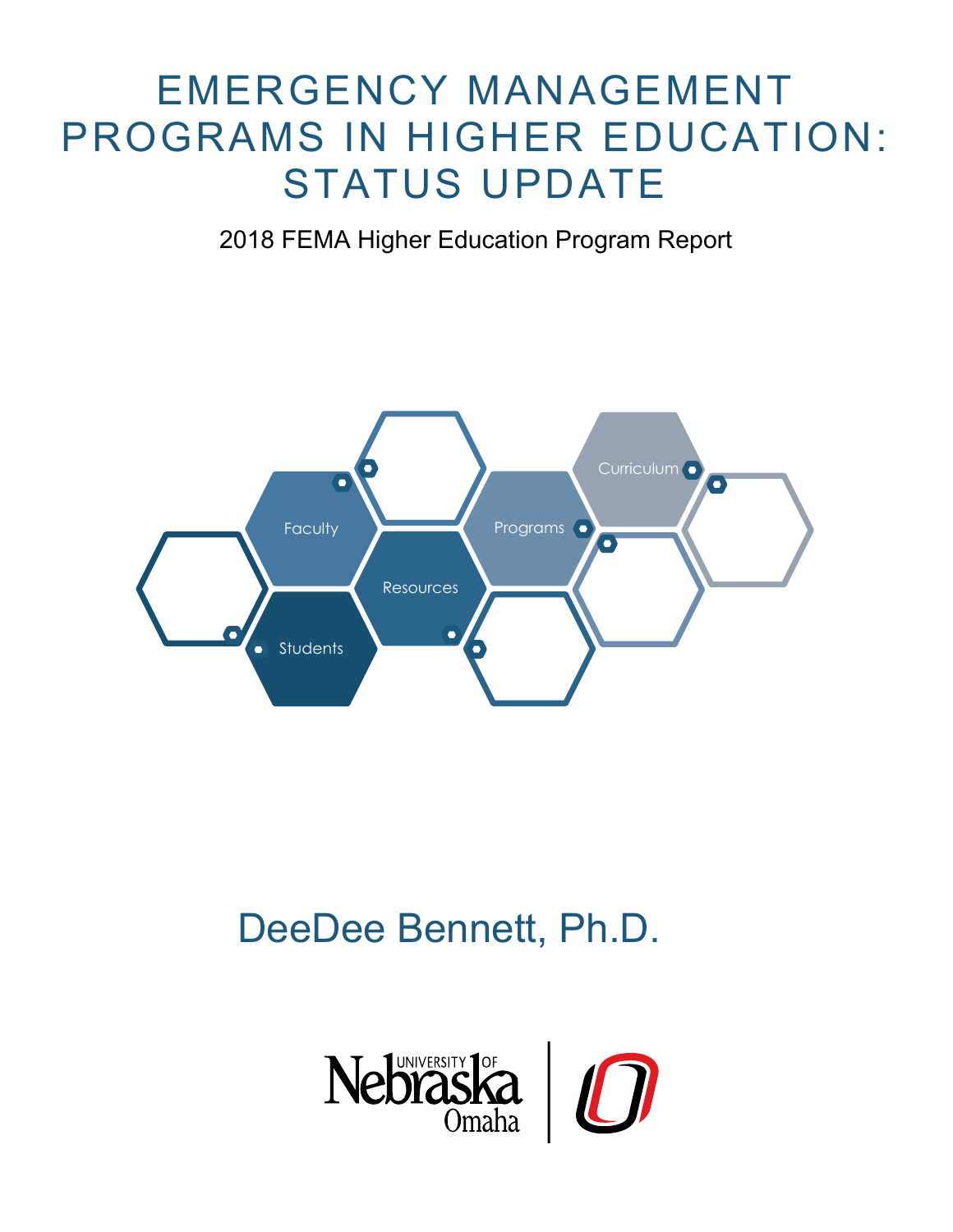# ACKNOWLEDGEMENTS

<span id="page-1-0"></span>This report would not be possible without the efforts of the FEMA Emergency Management Higher Education Program. Specifically, the continued support of Wendy Walsh, Barbara Johnson, and Danielle Green was instrumental in reaching active emergency management programs. Additionally, a special thanks to Dr. Carol Cwiak for the use of her initial survey instrument and to all of the institutional representatives who took the time to participate in this survey.

## CITATION

<span id="page-1-1"></span>Bennett, DeeDee. (June, 2018). "2018 Higher Education Emergency Management Programs: Status Update." Report for FEMA Higher Education Program. Emmitsburg, MD.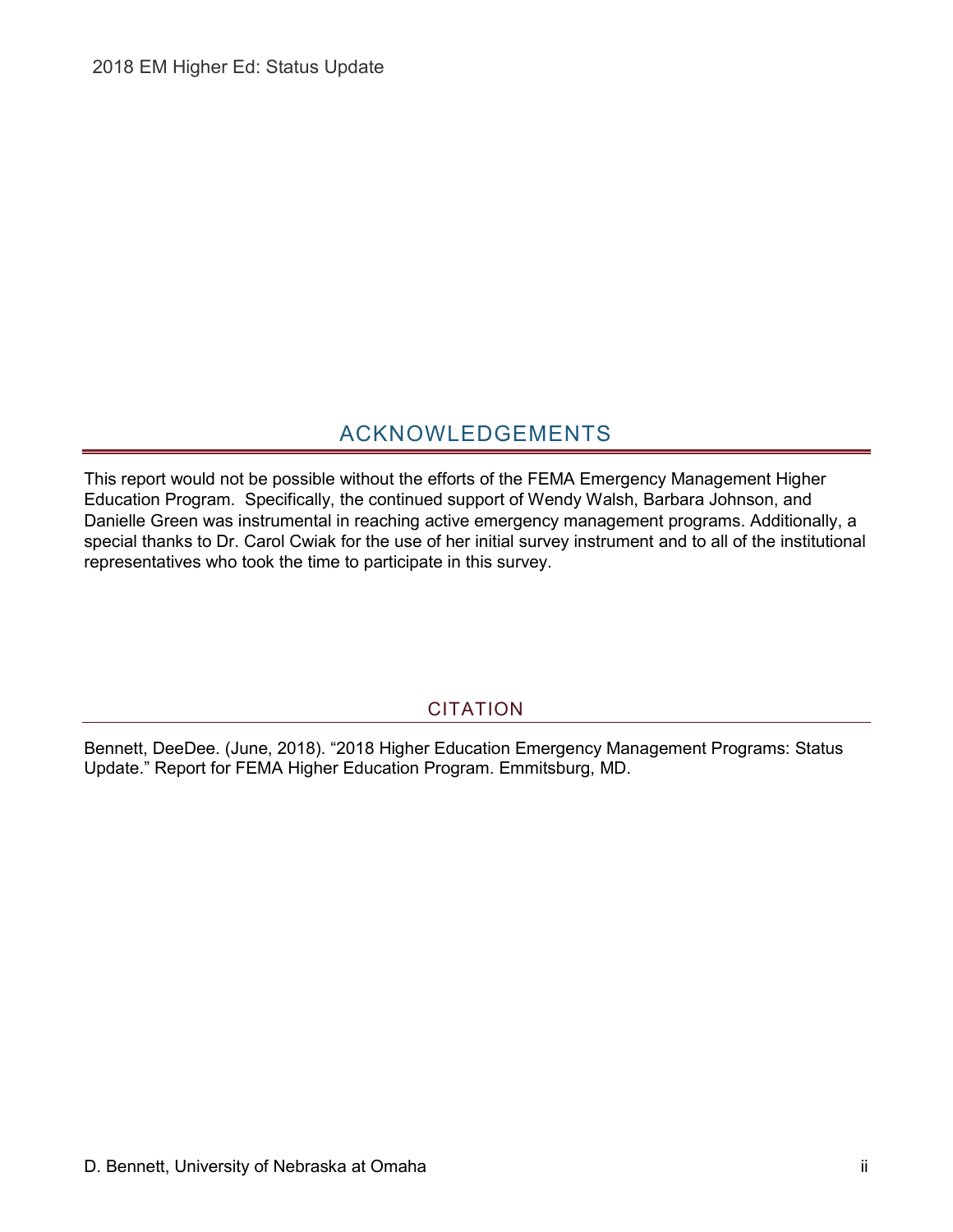# EXECUTIVE SUMMARY

<span id="page-2-0"></span>The purpose of this report is to summarize the results from the 2018 survey of programs offering degrees, minors, certificates, or concentrations related to emergency management at universities, colleges, or other institutions of higher learning. The purpose of this survey was four-fold:

- (1) Learn about the current degree offerings and classroom settings of the colleges and universities offering emergency management-related courses
- (2) Identify the types of students interested in the program and where they typically work following graduation
- (3) Gain knowledge on the faculty and program support for the field on higher education campuses
- (4) Identify which FEMA services and products are useful among emergency management higher education programs

While the survey focused on U.S. based programs, international programs were invited to participate as they also may benefit from the services and products offered by the FEMA Higher Education program. Emergency Management program representatives from a total 310 different schools were contacted via email to participate in this survey. The report summarizes the results from 89 different schools representing 100 different programs, for a 30.3% response rate. Three international schools responded, as well.

#### *Degree Offerings and Classroom Settings*

The responding institutions indicated from program name, department and classification of instructional program (CIP) code that their program was indeed focused primarily on emergency management. Majority of the programs indicated that their primary focus is to prepare students for public sector (federal, state, and local government) employment. Most programs cater to undergraduate degree offerings and coursework. While most respondents were comfortable with their current curriculum offerings, approximately 35% indicated that they were still developing new programs or coursework. Over 80% of respondents reported that they offer coursework through some form of distance learning (online).

#### *Types of Students*

The estimates show nearly 46,000 students have graduated from emergency-management related programs. The diversity of the student body is increasing. Approximately 39% of the student body is female. Over 70% of the programs indicated an observed increase in the diversity of their students. This year we have estimates on the demographic landscape of emergency management students with 16% International students, 17% African American, 15% Hispanic/Latino and 8% Asian.

#### *Faculty and Program Support*

Majority of the responding programs reported that they rely on part-time faculty to support their program. However, nearly 39% indicated that they attempted to hire new faculty or program staff in the past year. Over half of the new hires were for part-time faculty. Over 30% of the faculty, at each level, have a practitioner background, with over half of the part-time faculty having emergency management (and related) experience. Most programs indicated available program support was in library resources and from their local, state, and national emergency management communities.

#### *FEMA Higher Education Programs*

Majority of the respondents used the FEMA Higher Ed online resources. The most used resource was the 'Principles of Emergency Management' document by both the undergraduate and graduate programs. Similarly, the second most frequently used resource was the independent study courses. With regards to participation in FEMA Higher Ed services, a majority of the programs have sent a representative to participate in the Annual Symposium. However, less than one-third of respondents have engaged in the FEMA special interest or focus groups.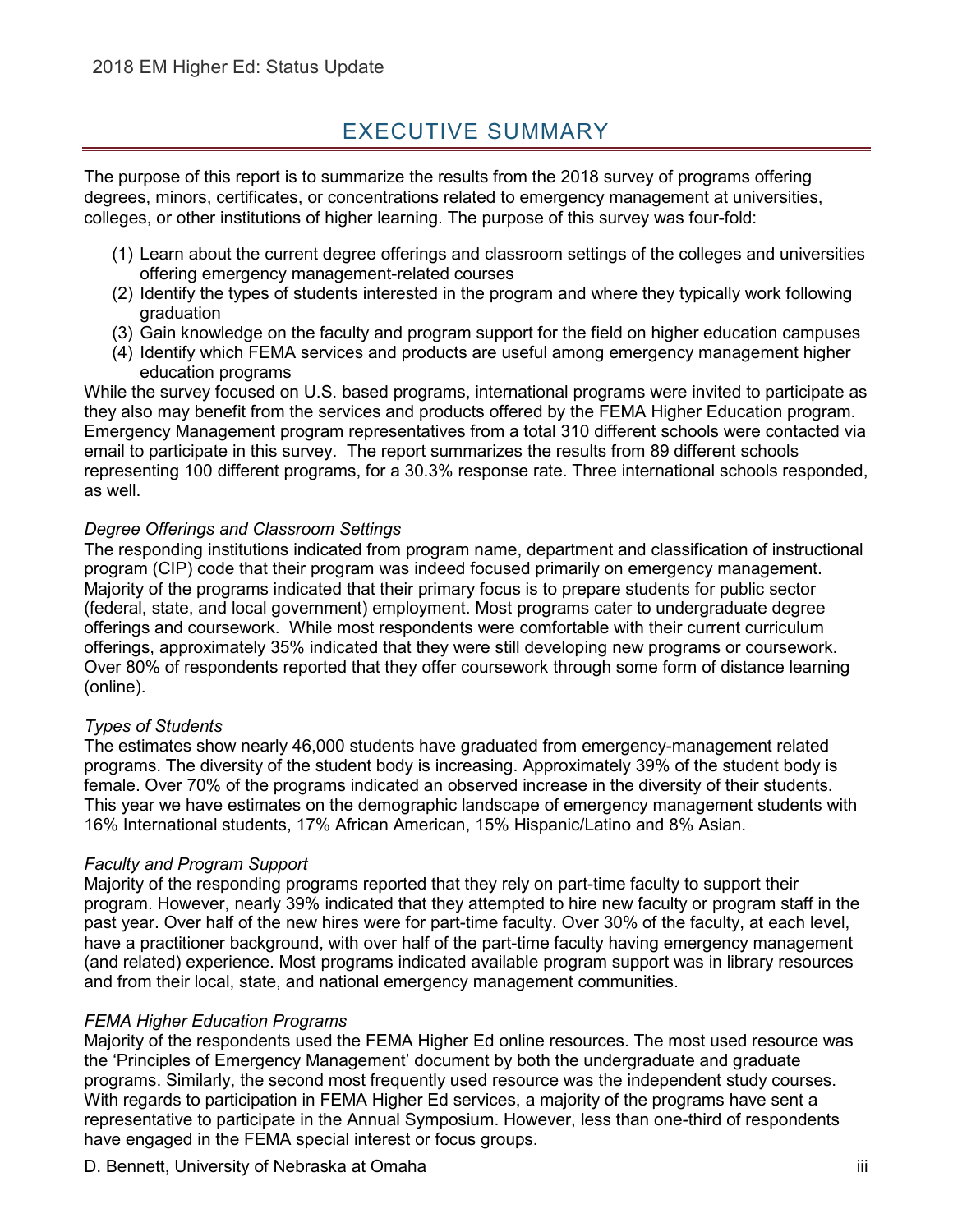# <span id="page-3-0"></span>TABLE OF CONTENTS

| CITATION. |  |
|-----------|--|
|           |  |
|           |  |
|           |  |
|           |  |
|           |  |
|           |  |
|           |  |
|           |  |
|           |  |
|           |  |
|           |  |
|           |  |
|           |  |
|           |  |
|           |  |
|           |  |
|           |  |
|           |  |
|           |  |
|           |  |
|           |  |
|           |  |
|           |  |
|           |  |
|           |  |
|           |  |
|           |  |
|           |  |
|           |  |
|           |  |
|           |  |
|           |  |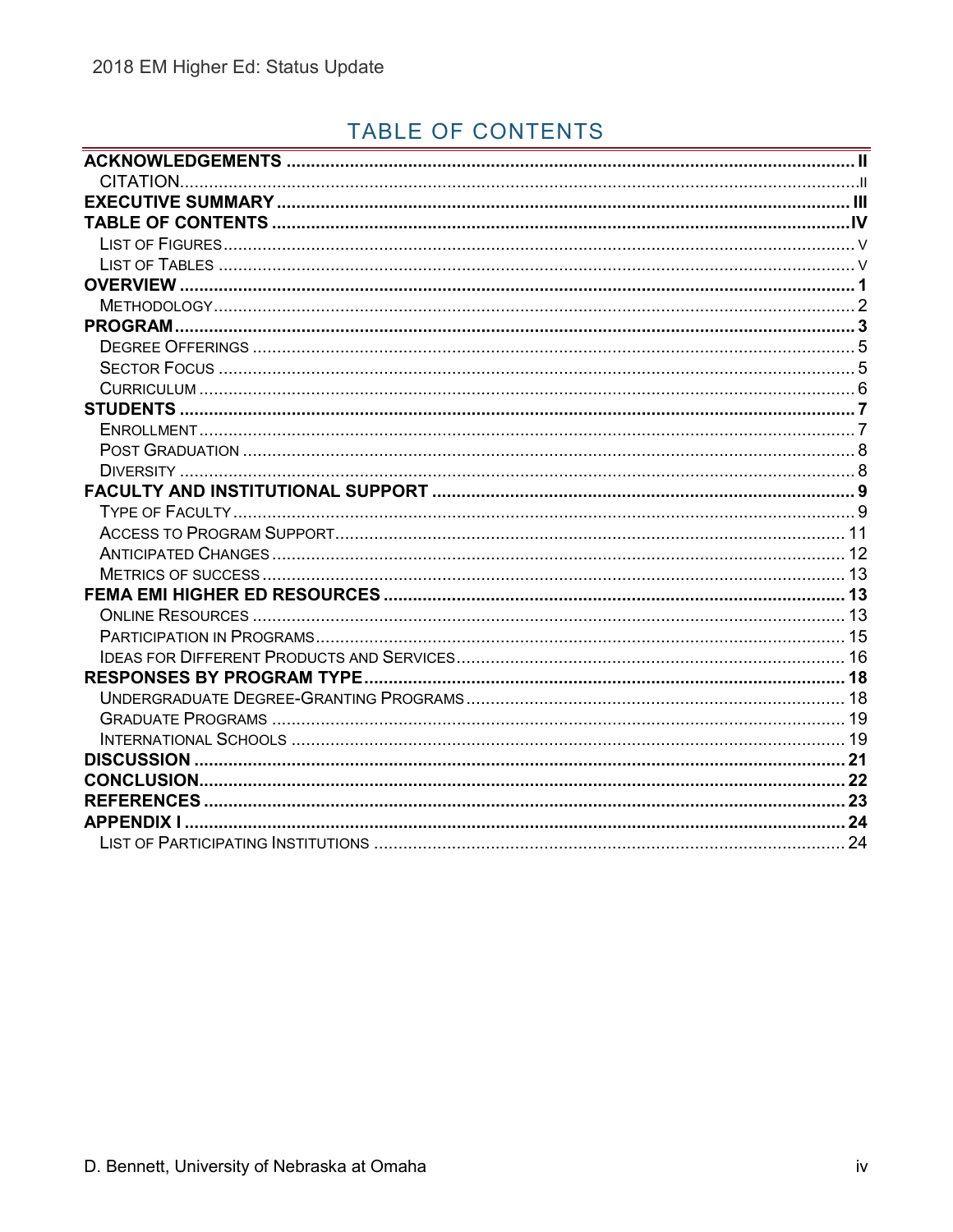## LIST OF FIGURES

<span id="page-4-0"></span>

| Figure 1. Survey sample of emergency management higher education programs<br>Figure 2. Survey responses over a month                                                   | 3      |
|------------------------------------------------------------------------------------------------------------------------------------------------------------------------|--------|
| Figure 3. Bar chart of department homes for respondent emergency management programs<br>Figure 4. Top words used in the names of emergency management-related programs | 3<br>4 |
| Figure 5. Type of degree offerings from surveyed programs                                                                                                              | 5      |
| Figure 6. Program coursework by percentage offered online                                                                                                              | 6      |
| Figure 7. Enrollment and graduation over the past three years and projections for the next<br>three years                                                              | 8      |
| Figure 8. Observed increase in diversity of the emergency management student body                                                                                      | 9      |
| Figure 9. Average percentage of students from diverse backgrounds enrolled in emergency                                                                                |        |
| management programs                                                                                                                                                    | 9      |
| Figure 10. Faculty with a practitioner background                                                                                                                      | 11     |
| Figure 11. Key anticipated changes identified from respondents                                                                                                         | 12     |
| Figure 12. Use of FEMA Higher Education program online resources                                                                                                       | 13     |
| Figure 13. Types of classes in which the 'Principles of Emergency Management' document                                                                                 |        |
| was used                                                                                                                                                               | 14     |
| Figure 14. Primary use of Independent Study (IS) courses                                                                                                               | 14     |
| Figure 15. Participation in specific FEMA Higher Education program offerings                                                                                           | 15     |
| Figure 16. Interest in FEMA Higher Education Special Interest Groups (SIGs)                                                                                            | 15     |
| Figure 17. Interest in FEMA Higher Education Focus Groups                                                                                                              | 15     |
| Figure 18. Awareness of FEMA Higher Ed Webinars                                                                                                                        | 16     |
| Figure 19. Use of the 'Prototype Curriculum for Associates Degrees'                                                                                                    | 19     |

## LIST OF TABLES

<span id="page-4-1"></span>

| Table 1. List of popular CIP codes of the emergency management-related programs surveyed 4 |    |
|--------------------------------------------------------------------------------------------|----|
| Table 2. Sector focus of emergency management programs                                     |    |
| Table 3. Number of graduates from emergency management programs                            |    |
| Table 4. Type of faculty in emergency management programs                                  | 10 |
| Table 5. Total number of faculty as reported, by type                                      | 10 |
| Table 6. Accessibility of various types of programs support                                | 11 |
| Table 7. Comparison of the access and support indicators                                   | 12 |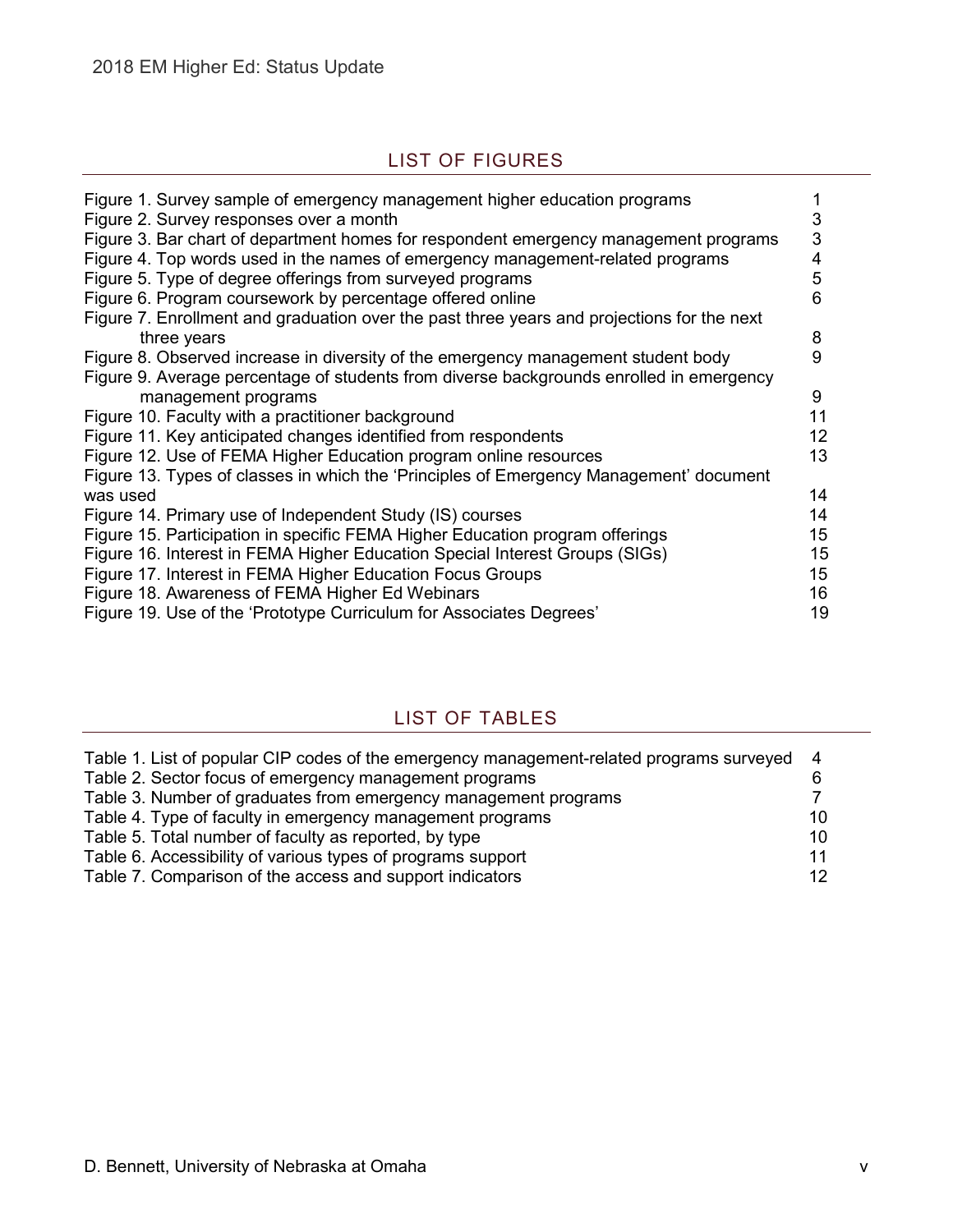# **OVERVIEW**

<span id="page-5-0"></span>This annual report is one of the few documents that provides consistent data related to the faculty, curriculum, and student body for emergency management programs. The project was initiated in 2004 by former FEMA Higher Education Program Director, Dr. Wayne Blanchard and initially conducted by Dr. Henry Fischer (Cwiak, 2016). The survey has been conducted every year except for 2005, 2006 and 2013. Dr. DeeDee Bennett at the University of Nebraska at Omaha has been contracted to conduct the survey for 2017 and 2018. Before 2017, the effort was contracted to Dr. Carol Cwiak between the years of 2007 and 2016.

The purpose of this project is to assess the usefulness of the products and services provided by the FEMA Emergency Management Institute Higher Education program (FEMA Higher Ed) and to collect data on the current status of emergency management programs. The sample of programs contacted was identified from the FEMA Higher Ed database. The FEMA Higher Ed database contained 293 schools with emergency management-related programs across the country and 17 international schools with emergency management-related programs abroad. Using these 310 schools as the sample size, a survey was sent to over 500 contacts to answer four basic assessment questions:

- (1) What is the focus of the EM program?
- (2) Who are the students that benefit from this program?
- (3) Which type of support is accessible to the program?
- (4) How are FEMA Higher Ed services used by EM programs?

Similar surveys have been sent annually for the last 14 years. Included for the first time in this survey were questions about the classification of instructional programs (CIP) codes, as identified by the Department of Education, program success measurements, percent of diversity among the student body, and percentage of faculty with a practitioner background. Of the 293 U.S. based schools in the sample, a total of 89 schools completed the survey for a 'straightforward' 30.3% response rate. The 89 responding schools represented 196-degree, certificate, or secondary offerings. However, of the 310 schools contacted, several opted out of receiving the survey (N=11), and some emails bounced (N=12). Eight potential respondents replied to the email request that they were no longer offering emergency management-related programs and were asked to select the 'opt out field' so that they could be properly counted. For conservative estimates, this report uses the 'straightforward' 30.3% response rate. The breakdown of overall response is shown in Figure 1.



**Figure 1.** Survey sample of emergency management higher education programs

The sample of potential respondents was identified from the FEMA Higher Ed database, which contained 310 different institutions. This survey assumes that nearly 100% of institutions that offer emergency management related courses are represented in the FEMA Higher Ed database. Therefore,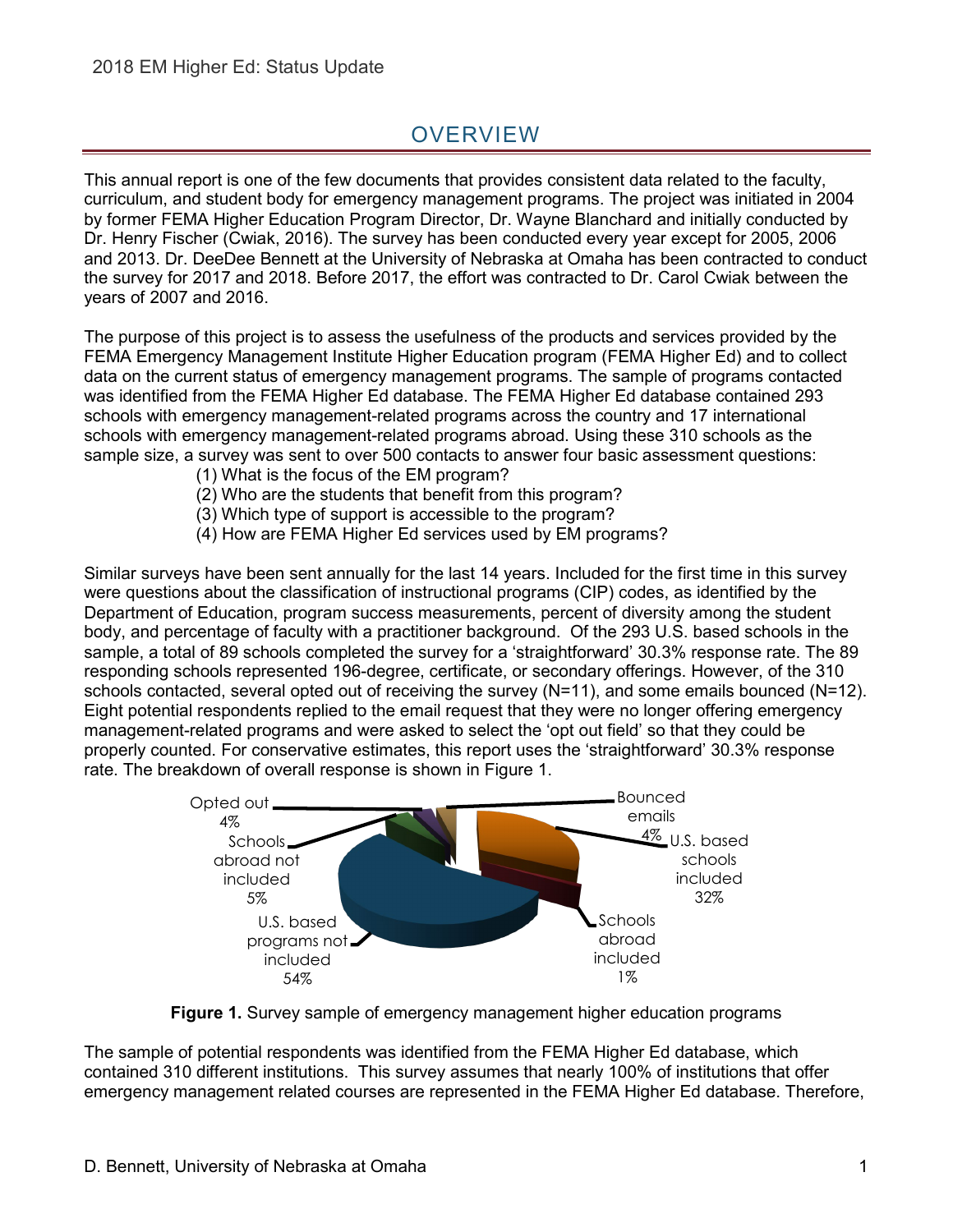the survey respondents from 89 participating institutions represent 30.3% of the programs. Any program not within the FEMA Higher Ed database was not contacted.

Approximately 18% of international institutions from the FEMA database responded to the survey. International institutions only represent nearly 5% (n=17) of the programs that benefit from the FEMA Higher Ed program. Appendix I lists the names of most of the participating institutions reflected in this survey.

### <span id="page-6-0"></span>METHODOLOGY

The results in this report are from a web-based survey, administered online. Invitations to participate (and reminders) were sent via email during one month. The survey used a single-stage sampling technique in which the researcher used the FEMA Higher Ed database to invite all known emergency management higher education programs that had at one time used a product or service offered by FEMA (Cresswell, 2008; Dillman, Smyth, and Christian, 2014). All representatives listed as the point of contact for the emergency management programs were invited to participate in the online survey via email. A total of 542 emails were sent, with many institutions have more than one point of contact. The survey instrument used was modified from the previous survey administered in 2017 by DeeDee Bennett, adapted from the 2016 instrument, with permission (Bennett, 2017; Cwiak, 2016). The administered instrument was modified to include specific questions related to student diversity, success metrics, faculty backgrounds, and detailed information about the products and services provided by FEMA Higher Ed program. The 2018 version of the survey used logic question blocks to minimize the respondents' survey time and receipt of irrelevant questions. Approximately 51% of respondents took less than 20 minutes finish. Furthermore, none of the questions (except the first one consenting to the survey) required a response from every program. For example, only programs that indicated they offered associates degrees were asked subsequent questions relating to the associate's degree curriculum. Therefore, for each section of this report, take note of the total number of program respondents, reported as "n," which may vary.

The survey instrument was administered on the University of Nebraska at Omaha Qualtrics Insight Platform-hosted website. Answers to open-ended short-answer questions were rudimentarily coded by semantic content analysis, grouping the frequency of similar answers (such as services, curriculum) and any final qualifiers (positive or negative) to give an overview of respondent sentiment (Krippendorff, 2004).

Each university and college representative from the FEMA database were contacted by email to participate on February 6, 2018. A follow-up email was sent February 14th to all representatives that did not start (or complete the survey). A second reminder email was sent on February 28th to remind representatives of the survey close date of March 6th. The stacked chart, Figure 2, shows the response rate over the month period.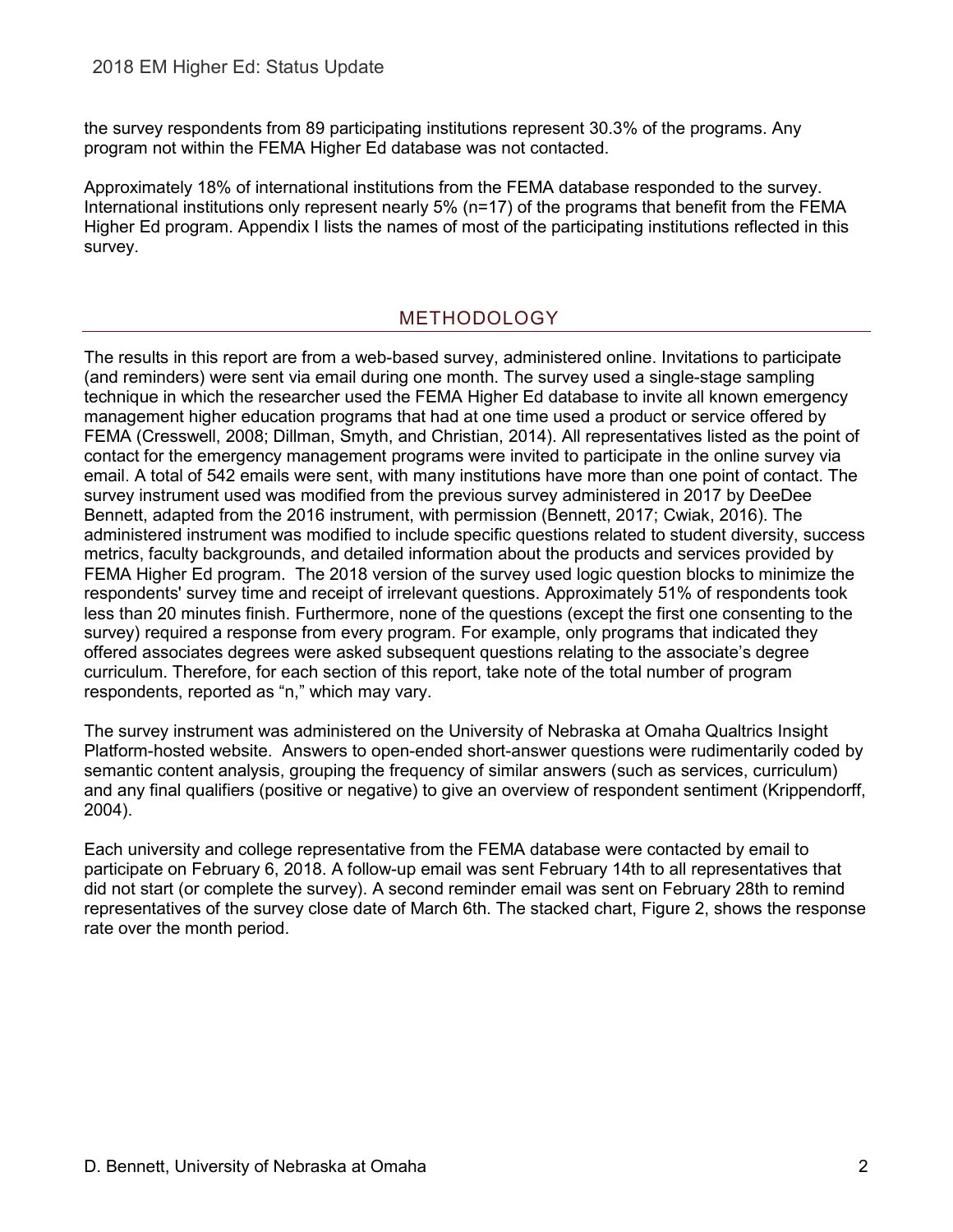

**Figure 2.** Survey responses over a month

The results are highlighted in the following sections related to the four-fold focus for all U.S. based programs; information about the program, the students, the faculty and institutional support, and the use of the FEMA Higher Ed products and services. Subsequent sections report the results from undergraduate, graduate, and international programs. Where appropriate, comparisons are made between the results of the 2018 survey with the report from the 2017 survey.

## <span id="page-7-0"></span>PROGRAM

The universities, colleges, institutes, and academies contacted were previously known to offer emergency management or emergency management-related coursework for undergraduate and graduate students. However, the programs reside in many different schools and departments. Figure 3, displays the corresponding schools and department in which the emergency management program resides.



**Figure 3.** Bar chart of department homes for responding emergency management programs.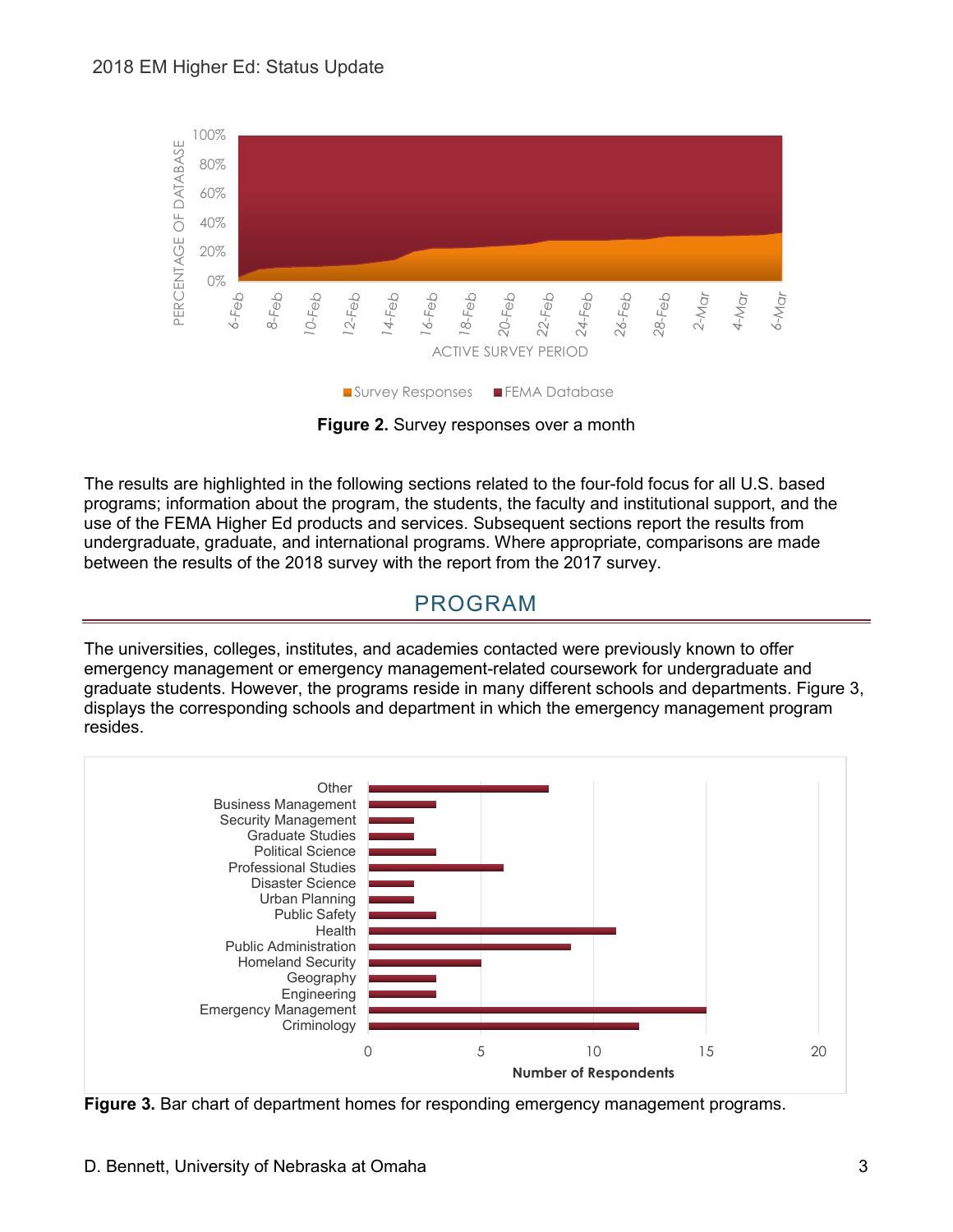Most of the program representatives responded that their programs are housed in emergency management departments. Other popular departments were also identified as Criminology/Criminal Justice, Health, Public Administration, and Professional Studies. Seven programs indicated homes in less apparent departments including a Medical School, Leadership Studies, Sociology, and International relations. Previous reports noted that program names often do not mirror that of the department in which they are housed; therefore, respondents were asked to provide the full names of their programs. Figure 4 highlights the top words used for each of the programs, showcasing an overall emphasis on emergency and management. The program names (n=97) provided indicate a majority of respondents were representatives of emergency and management programs housed in departments of emergency management, criminology or criminal justice.



**Figure 4.** Top words used in the names of emergency management-related programs

Emergency management program representatives were also asked about their CIP code(s) as developed by the U.S. Department of Education's National Center for Education Statistics (NCES). Table 1 identifies the responses from 66 respondents, including the corresponding typology title. A few respondents replied with more than one CIP code, indicating an interdisciplinary program.

| <b>CIP Code</b> | <b>Typology Title</b>                                        | <b>Frequency</b> |
|-----------------|--------------------------------------------------------------|------------------|
| 43.0301         | <b>Homeland Security</b>                                     |                  |
| 14.0804         | <b>Transportation and Highway Engineering</b>                |                  |
| 34              | Health-related knowledge and skills                          |                  |
| 51.X            | Health Services/Allied Health/ Health Sciences, general      | 6                |
| 45.X            | Social Sciences                                              | 4                |
| 43.0302         | Crisis/Emergency/Disaster Management                         | 19               |
| 43              | Homeland Security, Law Enforcement, Firefighting and related | 15               |
|                 | protective services                                          |                  |
| 30.999          | Multi-Interdisciplinary studies, other                       | $\mathcal{P}$    |
| 24.0199         | Liberal Arts and Sciences, General Studies and humanities,   |                  |
|                 | other                                                        |                  |
| 44.X            | <b>Public Administration and Social Service Professions</b>  | 3                |
| 52.X            | Business/Commerce, general                                   |                  |
| unknown         |                                                              | 8                |
|                 | Total                                                        | 70               |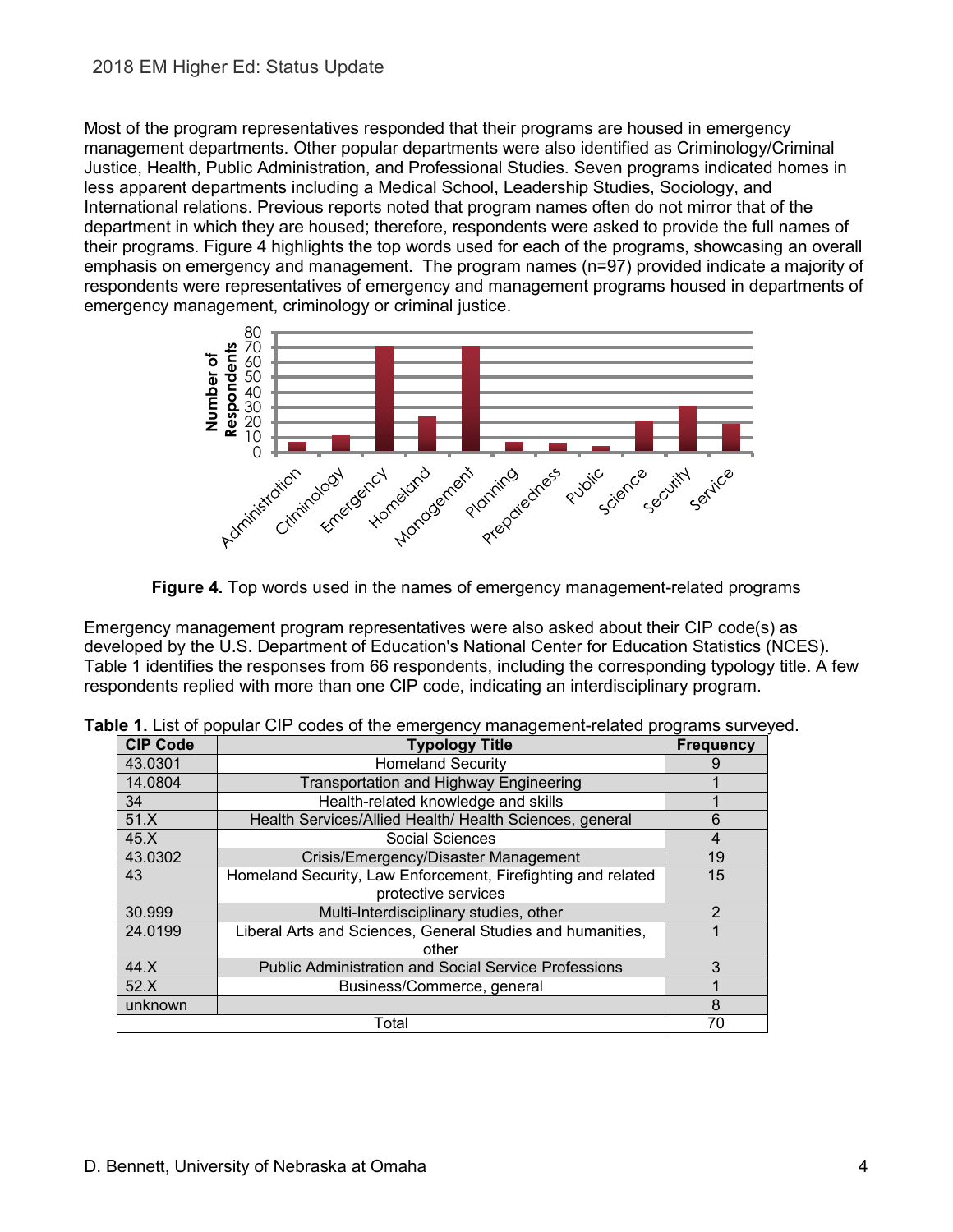<span id="page-9-0"></span>As shown, a majority of the programs are classified as either Homeland Security or Crisis/Emergency/Disaster Management, regardless of program name or the department in which they reside. There were at least 13 other programs that identify as Health Services, Social Sciences, or Public Administration. Also note, that 12% of respondents did not know their CIP code. Depending on the institution, the CIP code may not be known to the actual survey participant responding on behalf of their program. Program directors, professors, and academic advisors represented the survey participants for the programs reported.

#### DEGREE OFFERINGS

The curriculums varied by level and type of degrees offered. The responding programs provided a total of 196 degree, concentrations, and certificates. Majority of the responses indicated that nearly half of respondents cater to undergraduate (n= 50) and graduate level (n= 49). A total of 86 programs offer emergency management degrees at the associate's, bachelor's, master's, or doctoral level. Figure 5 shows the types of degrees offered by the emergency management (EM) and related programs surveyed and compares to the 2017 report.



**Figure 5.** Types of degree offerings from surveyed programs

## SECTOR FOCUS

<span id="page-9-1"></span>Emergency management is a unique field of study that can lead to employment in the public, private, and non-profit sectors, both domestically and abroad. Since the curriculum may change based on program focus, this survey contained questions related to the sector to which the programs prepare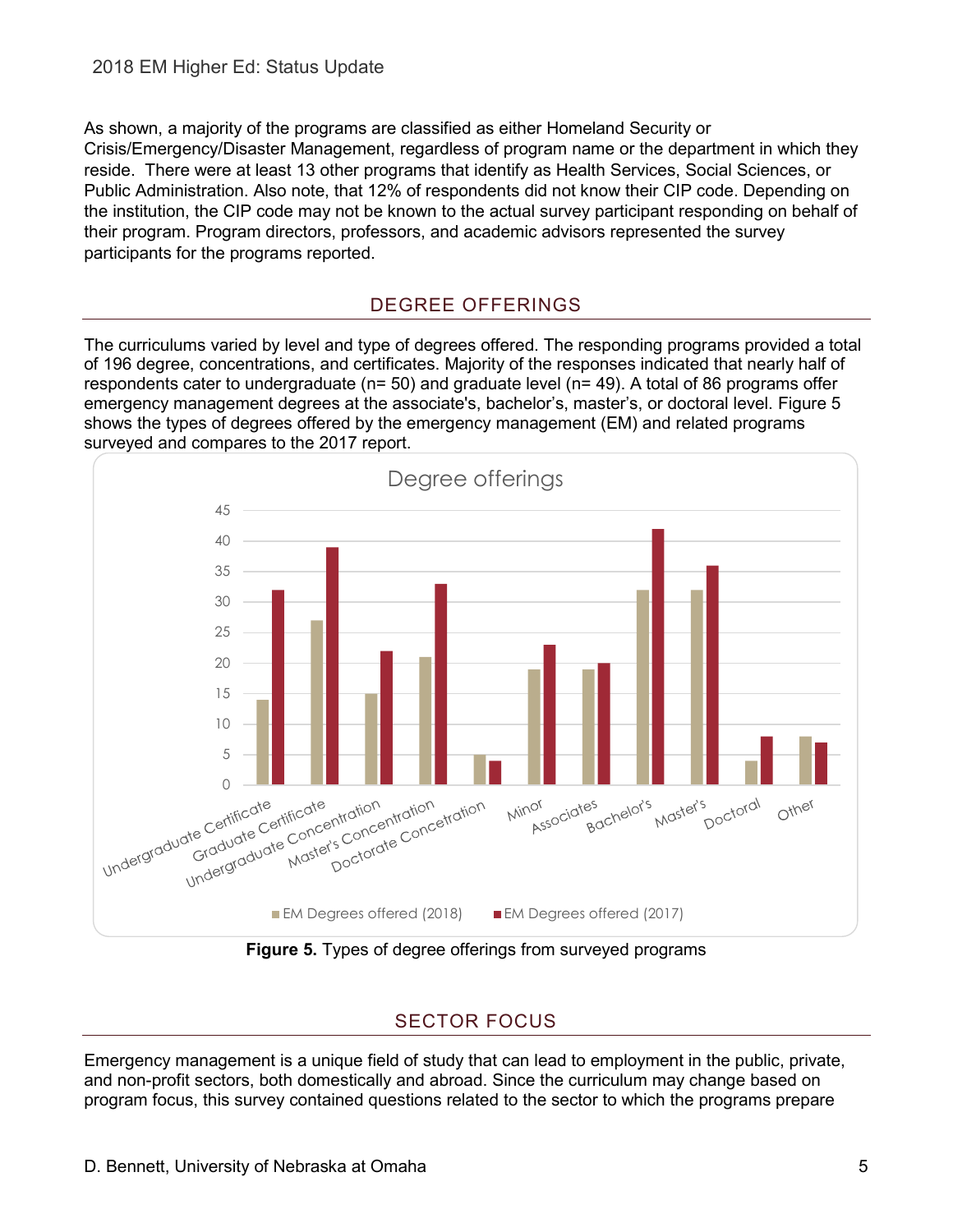their students. Majority of the responding programs offer a curriculum that prepares students for the public sector (93%), as a stand-alone focus (33%) or in combination with others (64%), see Table 2. Nearly 48% of the programs focus on all sectors, domestically and abroad. Note that Table 2 also includes a comparison from the 2017-reported percentage of sector focus.

| <b>Sector Focus</b>                        | 2017 Percent<br>$(\% )$ | 2018 Percent<br>$(\% )$ | 2018<br>n |  |
|--------------------------------------------|-------------------------|-------------------------|-----------|--|
| <b>Public Sector</b>                       | 31.67                   | 32.61                   | 30        |  |
| Private Sector                             | 01.67                   | 2.17                    | 2         |  |
| Non-profit (VOAD) Sector                   | 00.00                   | $\overline{0}$          | 0         |  |
| Humanitarian (global Emergency Management) | 00.83                   | 0                       | 0         |  |
| All of the above                           | 41.67                   | 47.83                   | 44        |  |
| Other                                      | 02.50                   | 1                       | 1         |  |
| Various combination                        | 21.67                   | 16.30                   | 15        |  |
| Total                                      |                         |                         | 92        |  |

#### **Table 2.** Sector focus of emergency management programs

<span id="page-10-0"></span>Within the 'various combination' focus, all respondents indicated that they focused on the public sector in combination with one or more other sectors, but not all sectors. Within the 'other' category, one program indicated they focused on hazards.

## CURRICULUM

The programs reflected in this report were generally comfortable with their curriculum offerings. Only 35% of respondents indicated that they plan on developing new coursework over the next year (n=28). Some of the types of programs under consideration include Cyber Disaster Management, Environmental Health and Safety, Emergency Management Leadership, and Geospatial Information Systems.

Majority of emergency management- related classes are taught all or in-part online. Over 80% of respondents report that they offer coursework through online or distance learning (n=73). Approximately, 57% of classes are offered both online and in-person, and more than 70% of courses are offered only online. Figure 6 shows the program coursework provided only online or both online and in person. Compared to the 2017 report, there is a reported increase in the number of programs that offer 100% of their coursework both online.



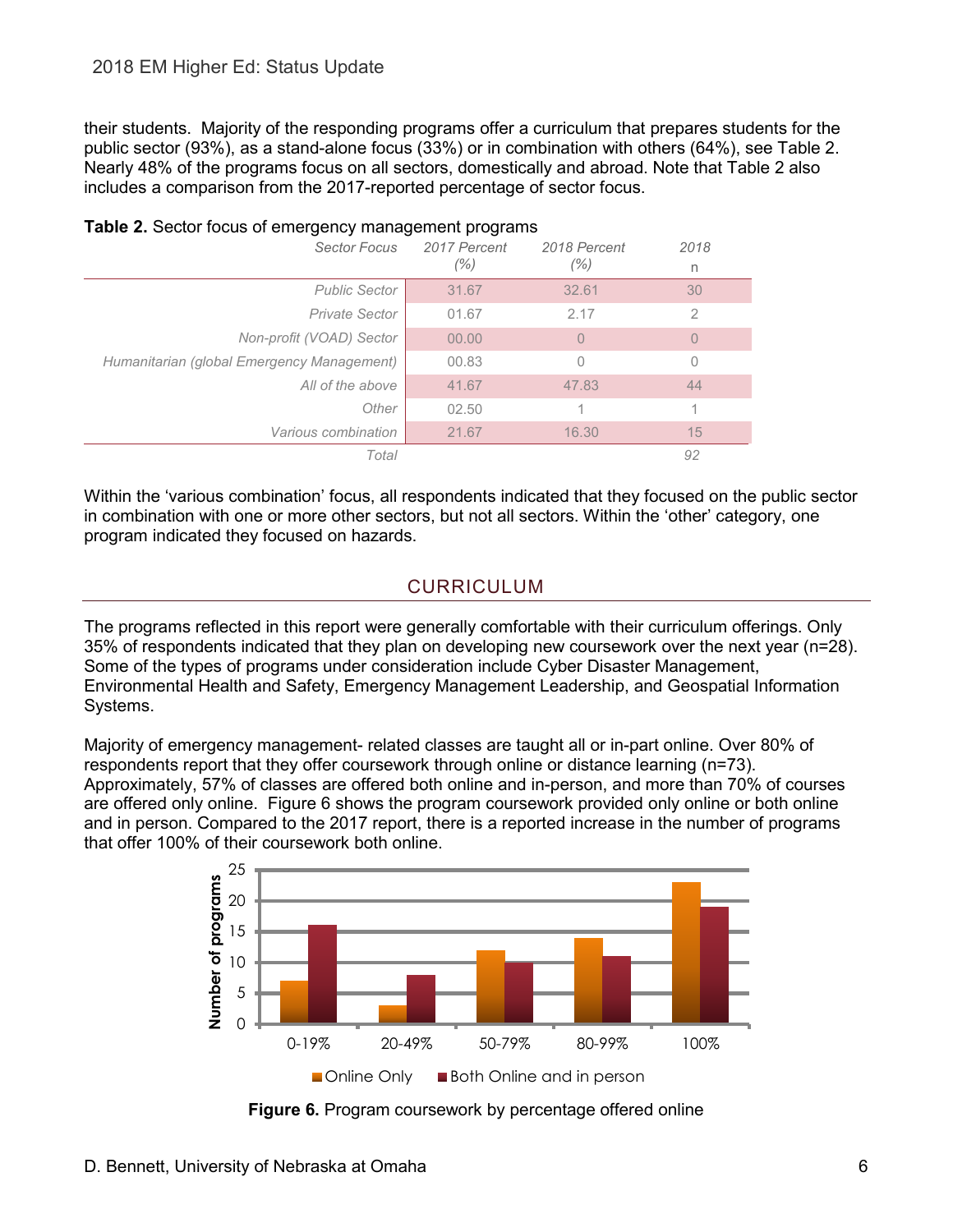<span id="page-11-0"></span>Some programs indicated that they no longer offered courses related to emergency management. While they were asked to select the 'opt-out' feature of the email request, many were also asked why their schools stopped their program. The most common answers were due to lack of enrollment and lack of funding. These were the same response for those opting out in the 2017 survey.

# STUDENTS

In this past academic year, 2,956 students graduated, as reported by respondents. Assuming the FEMA Higher Education Program database represents 100% of the EM programs, extrapolation for a total number of students is based on 30.3% of U.S. based programs represented in the survey. From extrapolation, approximately 9,755 students graduated from an emergency management program during the 2017-2018 academic year, see Table 3.

**Table 3.** Number of graduates from emergency management programs (partially adapted from Cwiak, 2016, 16)

|                                                           | 2017<br>raw<br>numbers | 2017<br>extrapolated<br>est. | 2018<br>raw<br>numbers | 2018<br>extrapolated<br>est. |
|-----------------------------------------------------------|------------------------|------------------------------|------------------------|------------------------------|
| Number of EM graduates                                    | 2,364                  | 6,389                        | 2,956                  | 9755                         |
| Number graduates since<br>inception of FEMA Higher<br>Ed. |                        | 36,049                       |                        | 45,804                       |

<span id="page-11-1"></span>According to the previous report in 2017, 36,049 students graduated from emergency management programs since the inception of the FEMA Higher Education Program (Bennett, 2017). Adding in the extrapolated data from this year, the estimated number of graduates since inception is nearly 46,000 as of 2018.

## ENROLLMENT

Enrollment has generally increased over the past three years according to nearly 56% of respondents (n=81). Only 16% of emergency management programs observed a decrease in enrollment. Most programs were optimistic about the next three years, where nearly 60% of programs anticipated an increase in enrollment. On average 43% of programs reported an increase in the number of graduates in the past year (n=81). However, 46% of programs reported no change in the number of graduates in the past year. Again, most programs (58%) are optimistic about the number of students graduating in the next three years.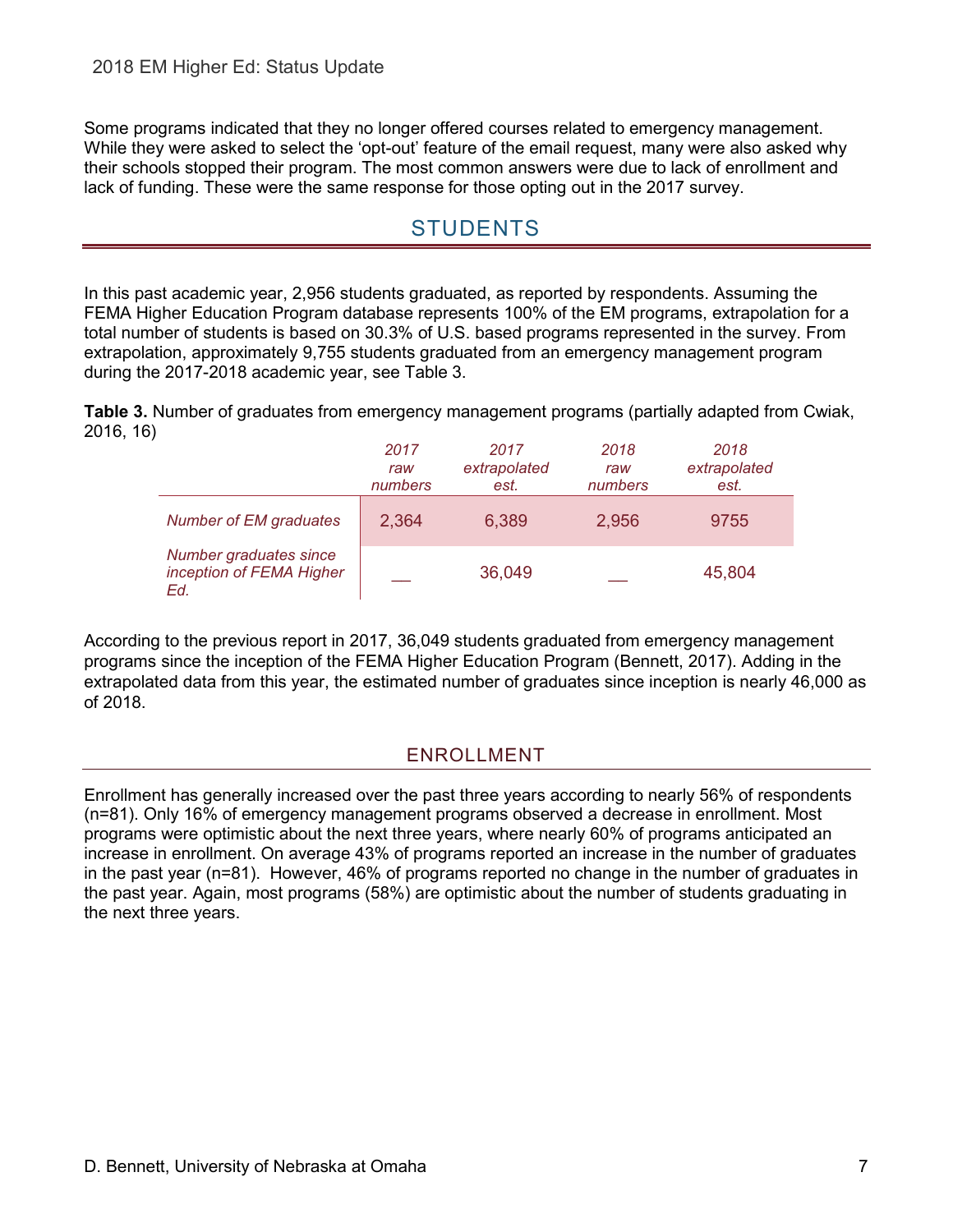

<span id="page-12-0"></span>

Compared with the results from the 2017 survey, the enrollment and graduation forecasts appear similar. However, there is a shift in projected enrollment. Respondents are more cautious in their estimates. In 2017, 71% of respondents anticipated an increase in enrollment over the next three years, and in 2018 only 58% expect the same growth. Similarly, in 2017, 66% of respondents indicated a projected increase in graduates over the next three years, wherein 2018, only 58% anticipated the same growth. As shown in Figure 7, this is the first year in which more programs reported that there was no change in the number of graduates over the past three years (46%), with only 43% reporting an increase in the number of graduates.

## POST GRADUATION

Nearly 47% of respondents tracked their graduates' employment (n=40), and most of the emergency management students have entered jobs in the public sector. On average approximately 53% of graduates moved into employment positions at the federal, state, and local government level. Programs reported that about 27% of students move into the business sector, 16% in the non-profit sector, and nearly 15% in the humanitarian or global emergency management area.

## **DIVERSITY**

<span id="page-12-1"></span>The student body is becoming more diverse. Respondents estimated on average, approximately 39% of female students in their program (n=81). This survey further examined the demographic make-up of the emergency management student body. Nearly 70% of respondents have observed an increase in diversity among their student body (n=57). While most of the growth has been seen among female students, other traditionally underrepresented groups have increased enrollment in emergency management programs including racial and ethnic minorities, international students, first-generation college students and non-traditional students. Figure 7 shows the observed increase in estimated percentage as reported by respondents (n=55).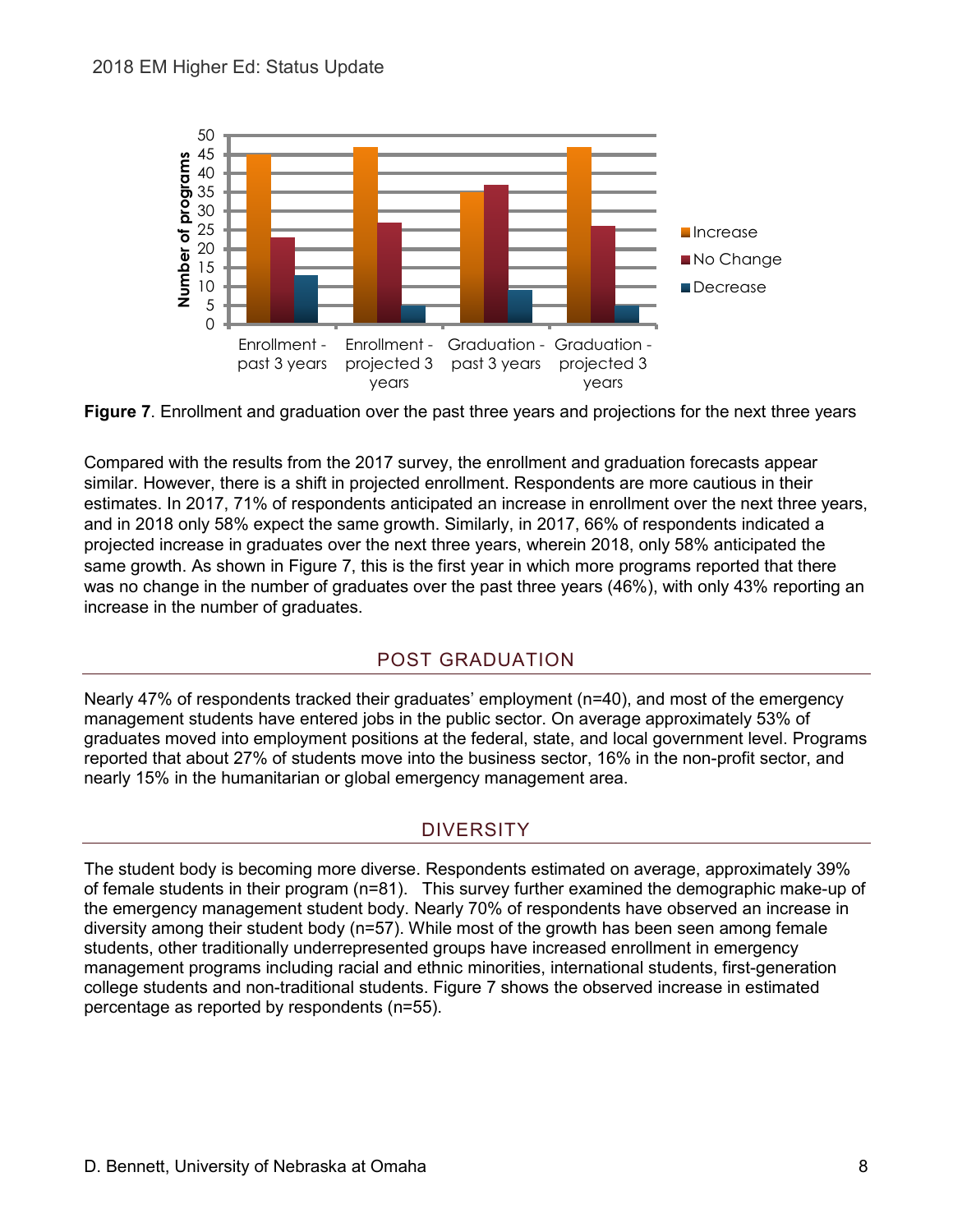

**Figure 8:** Observed increase in diversity among the emergency management student body.

For the first time, respondents were asked to identify the percentage of students from diverse backgrounds enrolled in their programs. The average portion of each program is shown in Figure 8. Enrollment in emergency management programs indicate that approximately 18% of students identify as Black or African American, 15% of students identify as Hispanic or Latino. Asian, American Indian/Alaskan Native, and Native Hawaiian/Pacific Islander students have not yet made up 10% of the student population. Additionally, Figure 9 shows approximately 16% of the student body population is comprised of international students.



<span id="page-13-0"></span>**Figure 9:** Average percentage of students from diverse backgrounds enrolled in emergency management programs.

# FACULTY AND INSTITUTIONAL SUPPORT

## TYPE OF FACULTY

<span id="page-13-1"></span>At the university level, faculty can generally be categorized into four categories; tenure-track, tenured, full time non-tenured, and part-time (or adjunct). Most often tenure-track faculty are the assistant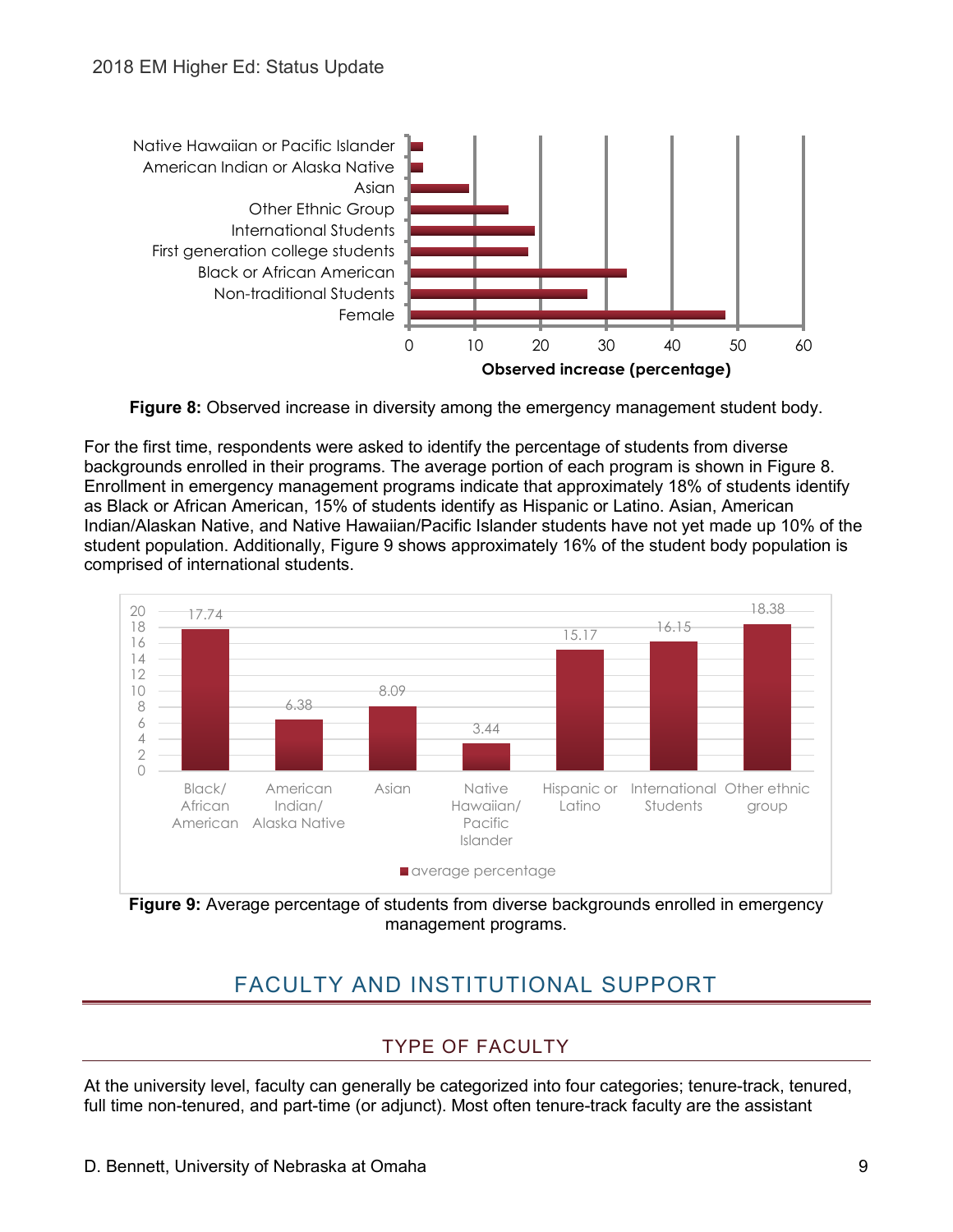professors (and occasionally associate professors) working towards specific research, teaching, and service metrics as prescribed by the university and department. Tenured faculty members are most often full professors, associate professors, or equivalent. Lecturers, Instructors, and other full-time faculty often do not have the same metrics for research as the tenured or tenure-track professors and instead focus the majority of their time on teaching. Similarly, part-time faculty members (such as adjuncts) also do not have research duties and are focused on teaching, usually one class and one semester at a time. Furthermore, many part-time faculty members have professional careers outside of the university, which limits the number of courses (and frequency) they teach. For many accrediting bodies in other disciplines, the type of faculty teaching in the program is indicative of the governance of the program and curriculum offered. Affiliated or associated faculty represent those who may not be housed in the same program but often teach the emergency management curriculum.

In emergency management-related programs, respondents of the survey indicated that their programs rely heavily on part-time faculty (n=61). Table 4 shows the type of faculty used in the programs, the average for those reporting, as well as the standard deviation. The 'n' reported in Table 3 represents the number of programs reporting.

|                                  | Min | Max | Mean  | Std. Dev | n  |
|----------------------------------|-----|-----|-------|----------|----|
| <b>Full-time tenure-track</b>    |     | 100 | 4.84  | 14.19    | 61 |
| <b>Full-time tenured</b>         |     | 100 | 12.78 | 25.41    | 61 |
| <b>Full-time non-tenured</b>     | 0   | 51  | 4.52  | 9.90     | 61 |
| Part-time faculty                |     | 100 | 21.85 | 30.65    | 61 |
| Affiliated or associated faculty | 0   | 89  | 8.92  | 17.56    | 61 |

**Table 4.** Type of faculty in emergency management programs

Several programs reported not having any tenure-track faculty (31%). Approximately 20% of programs reported having one full-time tenured faculty. The standard deviation of the use of part-time faculty indicates that there is a difference in the use of part-time and full-time tenured faculty among the responding programs. As shown, there are over 1400 part-time faculty currently teaching in responding emergency management programs, see Table 5.

**Table 5.** Total number of faculty as reported, by type

|                          | <b>Number of faculty</b> |
|--------------------------|--------------------------|
| Full-time tenure-track   | 295                      |
| <b>Full-time tenured</b> | 575                      |
| Full-time non-tenured    | 190                      |
| Part-time faculty        | 1442                     |
| Affiliated faculty       | 232                      |

Nearly 39% (n=31) of responding emergency management-related programs attempted to hire new faculty or program staff within the last year. A majority (n=29), were successful in adding to their programs. Of those successful in hiring, nearly 52% of the new employees were part-time.

During several meetings at the FEMA Higher Ed Annual Symposium practitioner experience and faculty, background are often discussed at great length. This year, the annual survey asked about the practitioner experience of faculty in emergency management programs.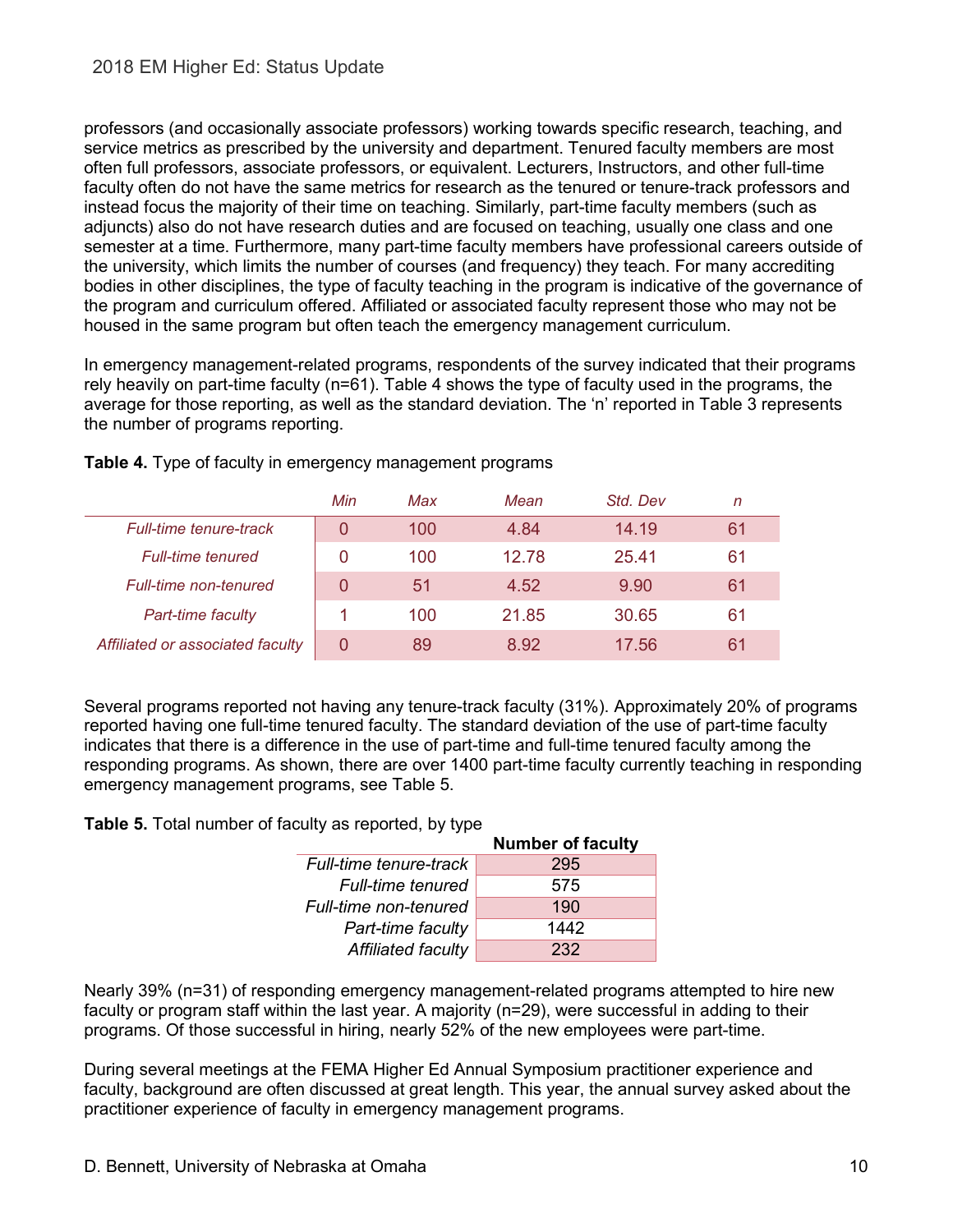#### 2018 EM Higher Ed: Status Update



**Figure 10.** Faculty with a practitioner background.

<span id="page-15-0"></span>In Figure 10, the averages (in percent) are shown for each type of faculty teaching in the responding programs. As shown, over 50% of the part-time faculty have a practitioner background. However, a majority of the responses were dichotomous either 100% of the faculty had a practitioner background, or nearly none had a practitioner background (3 or less).

## ACCESS TO PROGRAM SUPPORT

The success of an academic program typically goes beyond having students enrolled and qualified faculty. Successful programs also have access to resources, funding, and administrative support. Approximately 48% of survey respondents indicated that external funding opportunities were (slightly, moderately, or extremely) inaccessible to their program (n=37). However, nearly 88% (n=68) of respondents indicated that library resources were (slightly, moderately, or extremely) accessible, most felt library resources were extremely accessible (n=47). Another external program supports were accessible, as well. Administrative support [72% (n=56)], Local EM support [79% (n=61)], State EM support [67% (n=52)], and FEMA-specific support [52% (n=40)] were identified as slightly, moderately, or extremely accessible to most of the respondents' programs.

#### **Table 6.** Accessibility of various types of program support

|                                 | Extremely<br>Inaccessible<br>11 | Moderately<br>Inaccessible<br>(2) | Slightly<br>Inaccessible<br>(3) | <b>Neutral</b><br>(4) | Slightly<br>Accessible<br>(5) | Moderately<br>Accessible<br>(6) | Extremelv<br>Accessible<br>71 |
|---------------------------------|---------------------------------|-----------------------------------|---------------------------------|-----------------------|-------------------------------|---------------------------------|-------------------------------|
| <b>External Funding</b>         | 16 (21%)                        | 15 (19%)                          | 6(8%)                           | 19 (25%)              | 4(5%)                         | 14 (18%)                        | 3(4%)                         |
| <b>Institutional Funding</b>    | 12 (16%)                        | 7(9%)                             | $8(11\%)$                       | 13 (17%)              | 15 (20%)                      | 15 (10%)                        | 6(8%)                         |
| <b>Library Resources</b>        | 2(3%)                           | 2(3)                              | $0(0\%)$                        | 5(6%)                 | 3(4%)                         | 18 (23%)                        | 47 (61%)                      |
| <b>Administrative Support</b>   | 8(10%)                          | 4(5%)                             | 3(4%)                           | 6(8%)                 | 11 (14%)                      | 23 (30%)                        | 22 (29%)                      |
| Local EM community              | 3(4%)                           | 3(4%)                             | $1(1\%)$                        | 9(12%)                | 10 (13%)                      | 23 (30%)                        | 28 (36%)                      |
| State EM community              | 2(3%)                           | $8(10\%)$                         | 2(3%)                           | 13 (17%)              | 10 (13%)                      | 20 (26%)                        | 22 (29%)                      |
| <b>National EM</b><br>community | 5(6%)                           | 6(8%)                             | 3(4%)                           | 16(21%)               | 15 (19%)                      | 18 (23%)                        | 14 (18%)                      |
| FEMA-specific                   | $8(11\%)$                       | 4(5%)                             | 2(3%)                           | 22 (29%)              | 10 (13%)                      | 14 (18%)                        | 16 (21%)                      |
| DHS-specific                    | $8(11\%)$                       | $8(10\%)$                         | 2(3%)                           | 30 (39%)              | $8(11\%)$                     | $11(14\%)$                      | 9(12%)                        |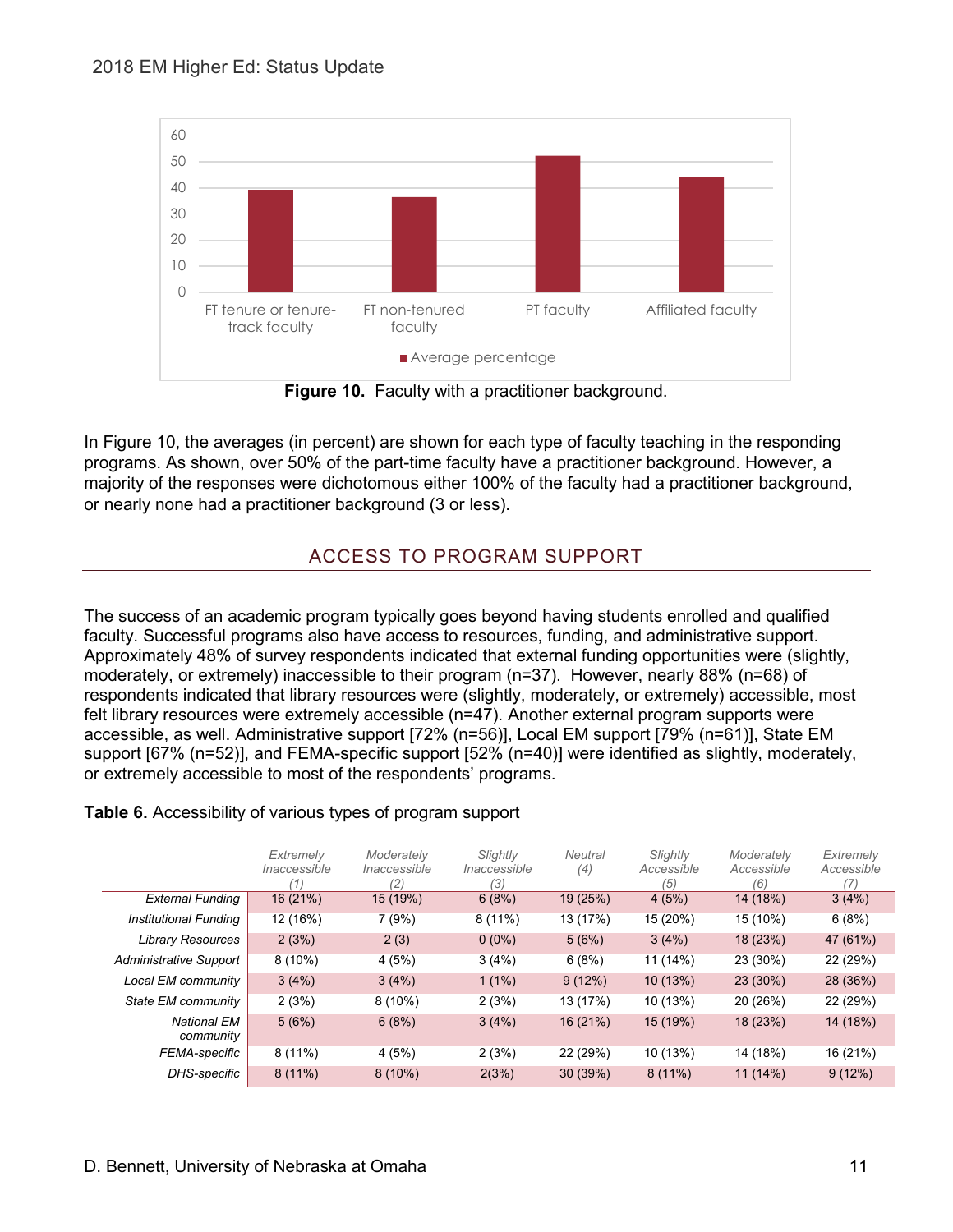#### 2018 EM Higher Ed: Status Update

As shown in Table 6, several survey respondents were neutral on the accessibility of specific support for their programs. This can be an indication of not wanting to answer or the question may not have applied to the programs surveyed. Table 7 compares the findings of the accessibility of program support from the 2016 report with the 2017 results. The means shown in Table 7 are related to the 7 point Likert indicators listed in Table 6 (1= extremely inaccessible to 7= extremely accessible). Note: the 2016 survey asked the same question using 10-point Likert indicators with (1= not at all to 10 = very much so).

|                              | 2016        |      |              | 2017 |      |              | 2018 |      |                |
|------------------------------|-------------|------|--------------|------|------|--------------|------|------|----------------|
|                              | <b>Mean</b> | Std. | $\mathsf{n}$ | Mean | Std. | $\mathsf{n}$ | Mean | Std. | $\overline{n}$ |
|                              |             | Dev. |              |      | Dev. |              |      | Dev. |                |
| <b>External Funding</b>      | 3.36        | 2.73 | 74           | 3.35 | 1.97 | 104          | 3.44 | 1.88 | 77             |
| <b>Institutional Funding</b> | 4.34        | 2.98 | 74           | 3.80 | 2.07 | 106          | 4.07 | 1.89 | 76             |
| <b>Library Resources</b>     | 7.62        | 2.44 | 74           | 6.22 | 1.25 | 106          | 6.21 | 1.39 | 77             |
| Administrative Support       | 6.12        | 3.02 | 74           | 4.90 | 1.95 | 106          | 5.14 | 1.95 | 77             |
| Local EM community           | 7.45        | 2.29 | 74           | 5.49 | 1.60 | 104          | 5.61 | 1.59 | 77             |
| State EM community           | 6.25        | 2.74 | 73           | 5.17 | 1.72 | 104          | 5.19 | 1.73 | 77             |
| National EM community        | 5.13        | 2.66 | 72           | 4.64 | 1.62 | 104          | 4.82 | 1.74 | 77             |
| <b>FEMA-specific</b>         | 6.82        | 2.51 | 72           | 4.68 | 1.65 | 104          | 4.68 | 1.87 | 76             |
| DHS-specific                 | 4.59        | 2.70 | 71           | 4.12 | 1.55 | 104          | 4.20 | 1.76 | 76             |

#### **Table 7**. Comparison of the access and support indicators

#### ANTICIPATED CHANGES

<span id="page-16-0"></span>Overall there were six anticipated changes mentioned by 74 participants in open answer questions; organizational changes, new degree offerings, change in focus, new curriculum, adjustments in student enrollment, and potential changes in new faculty. Approximately 16% of respondents indicated that they did not anticipate any changes in the next three years, shown in Figure 11. Some programs expected more than one shift.



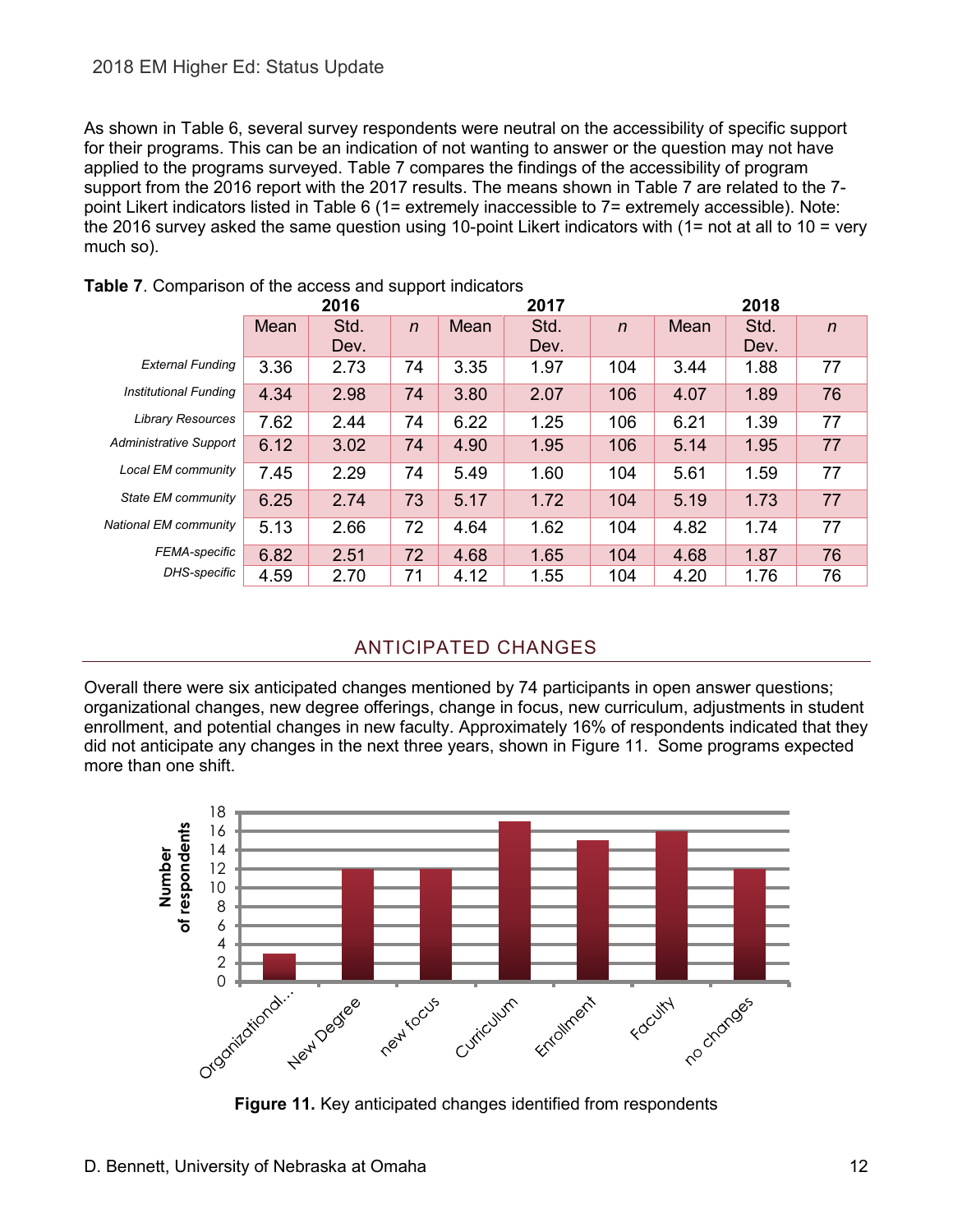## METRICS OF SUCCESS

<span id="page-17-0"></span>This year the survey also included a question to identify how each program measured success. The top three metrics of success indicated by respondents (n=74) were: a number of graduates, students enrolled and graduate job placement, 61%, 53%, and 38% respectively. Some respondents mentioned other metrics from the students such as course evaluations, exit surveys, and publications from students or graduates. A few additional respondents suggested metrics related to student composition and external stakeholders, such as diversity, program self-study, job promotion, alum interviews, and internship or employer surveys. One program mentioned accreditation standards; however, they did not indicate which criteria.

## FEMA EMI HIGHER ED RESOURCES

<span id="page-17-2"></span><span id="page-17-1"></span>Respondents were asked many questions regarding their use of FEMA Higher Ed program resources. This section is divided based on online resources, in-person meetings, and virtual programs offered by FEMA Higher Ed.

### ONLINE RESOURCES

Most of the respondents reported that they use the FEMA Higher Ed curriculum (*n*=75). The most popular resource was the 'Principles of Emergency Management' document. The independent study courses were the second most frequently used online resource, see Figure 12. However, as highlighted in later sections, there was a difference in the use between undergraduate and graduate programs.



**Figure 12.** Use of FEMA Higher Education program online resources

#### **Principles of Emergency Management**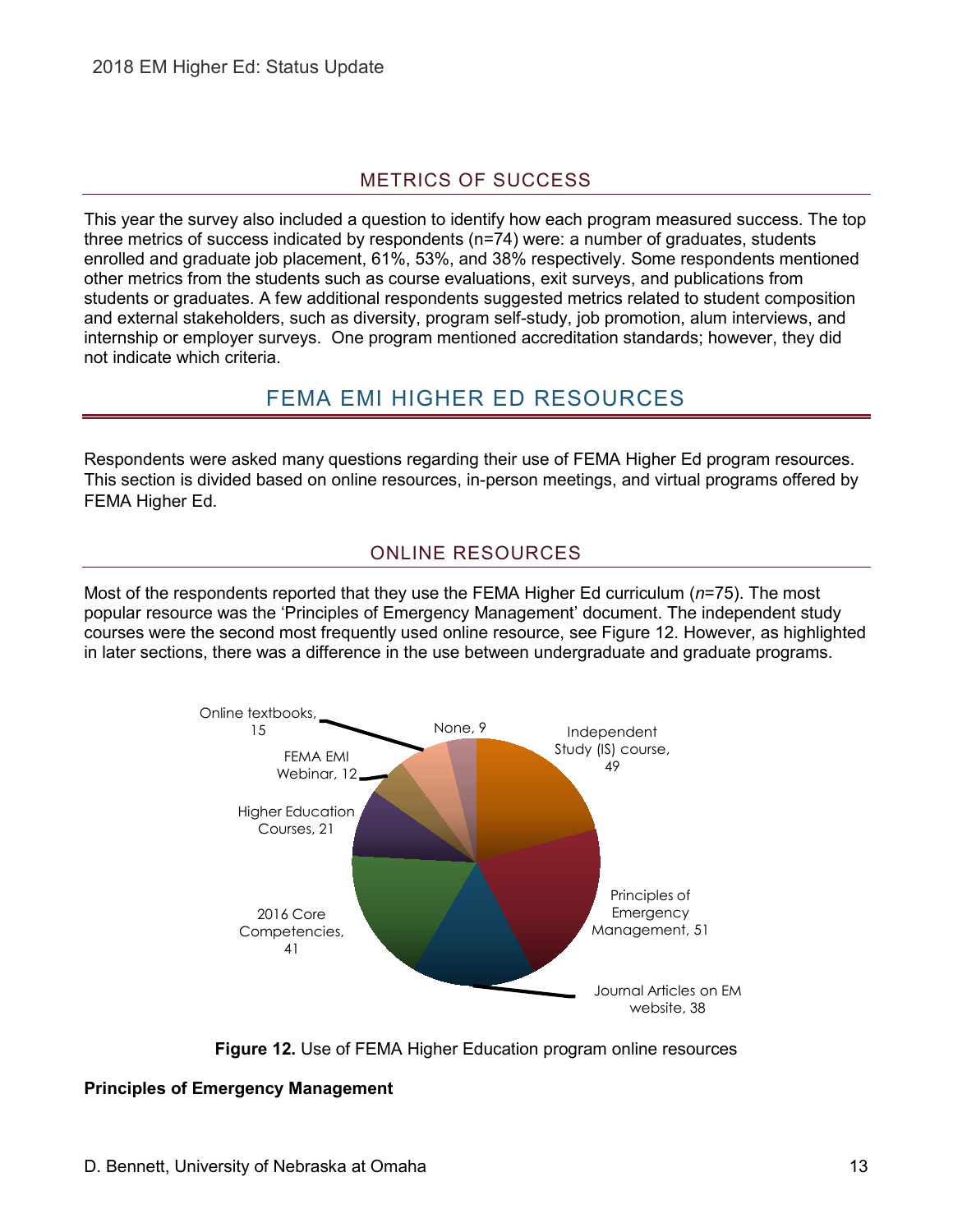Approximately 68% of the respondents indicated that they use the 'Principles of Emergency Management' document (*n*=51). Approximately 54% of the responding programs use the document in undergraduate programs (*n*=31), see Figure 13. Of the programs that do not use the 'Principles of Emergency Management' document, 63% were aware of the document (*n*=12).



**Figure 13.** Types of classes in which the 'Principles of Emergency Management' document was used

#### **Independent Study (IS) Course**

Nearly 65% of the respondents use the independent study (IS) courses (*n*=75). As reported the IS courses are primarily used as a supplemental material, 100% (*n*=43), see Figure 14.



**Figure 14.** Primary use of Independent Study (IS) courses

#### **Next Generation Core Competencies (2016)**

Nearly 54% of programs indicated that they use the Next Generation Core Competencies in their curriculum (*n*=14), from Figure 11. However, of the respondents that did not use the Next Generation Core Competencies, nearly 53% were not aware of this resource.

#### **Higher Education Courses**

From Figure 11, nearly 28% of responding programs indicated that the FEMA Higher education courses were used in their curriculum (*n*=21). These responding programs were asked to select all of the courses their programs used (*n*=19). From this question, the FEMA Higher Education Courses were ranked by most use, see below:

| National Incident Management Systems Course (NIMS)                                 | 8.66% |
|------------------------------------------------------------------------------------|-------|
| <b>Technology and Emergency Management</b>                                         | 6.30% |
| Disaster Response Operations and Management                                        | 5.51% |
| Homeland Security and Emergency Management                                         | 5.51% |
| <b>Building Disaster Resilient Communities</b>                                     | 4.72% |
| Hazards, Disasters and U.S. Emergency Management - An Introduction (working draft) | 4.72% |
| Hazards Risk Management                                                            | 4.72% |
| <b>Public Administration and Emergency Management</b>                              | 4.72% |
| Sociology of Disaster                                                              | 4.72% |
| Social Vulnerability Approach to Disasters                                         | 4.72% |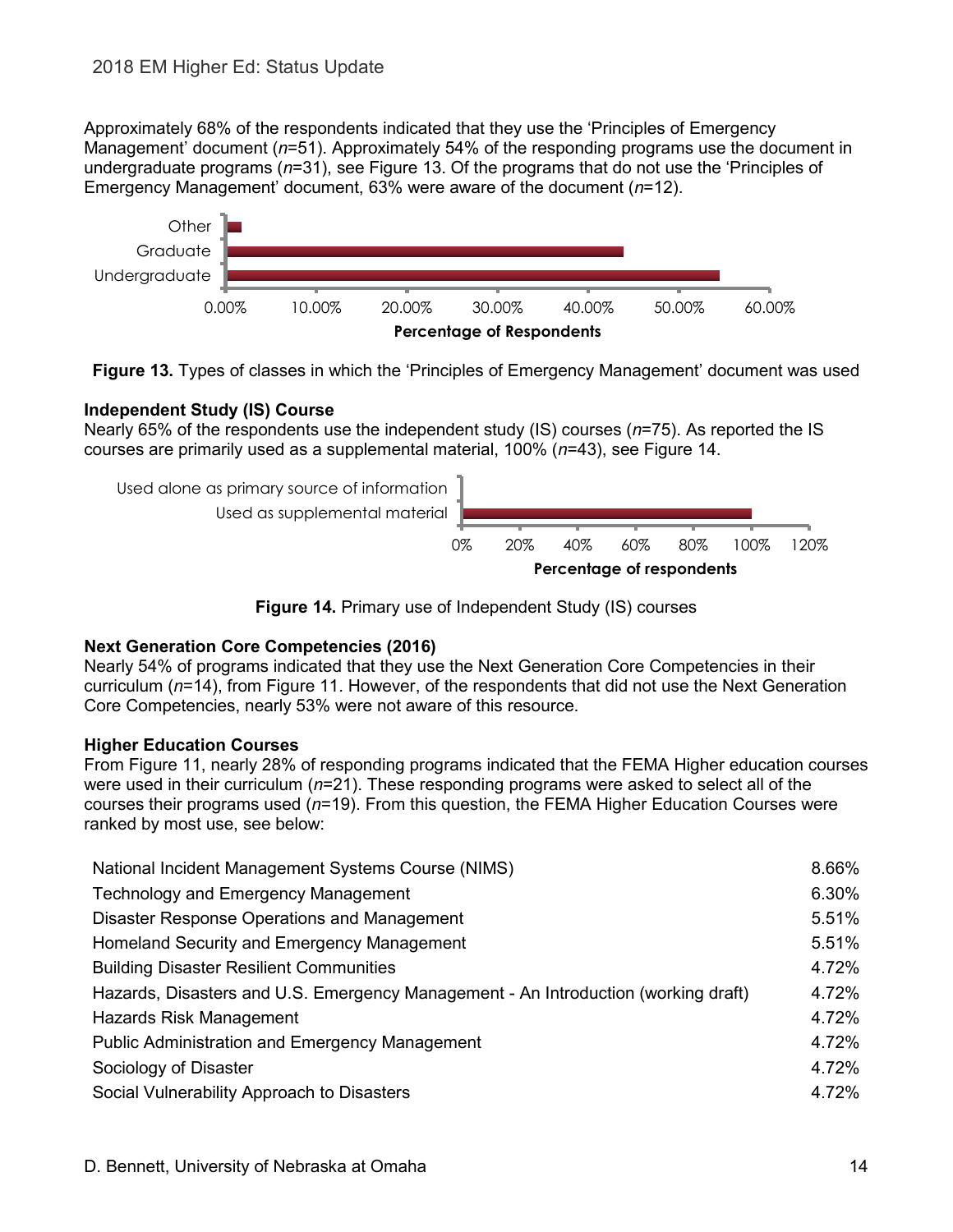| <b>Terrorism and Emergency Management</b>                                        | 4.72% |
|----------------------------------------------------------------------------------|-------|
| <b>Business Crisis and Continuity Management</b>                                 | 3.94% |
| Social Dimensions of Disaster                                                    | 3.94% |
| Holistic Disaster Recovery: Creating a More Sustainable Future                   | 3.15% |
| Principle, Practice, Philosophy and Doctrine of Emergency Management             | 3.15% |
| Research and Analysis Methods in Emergency Management                            | 3.15% |
| Catastrophe Readiness and Response Course                                        | 2.36% |
| Coastal Hazards Management                                                       | 2.36% |
| <b>Comparative Emergency Management</b>                                          | 2.36% |
| Earthquake Hazard and Emergency Management                                       | 2.36% |
| Floodplain Management: Principles and Current Practices                          | 2.36% |
| Principles and Practice of Hazard Mitigation                                     | 2.36% |
| Breaking the Disaster Cycle: Future Directions in Natural Hazard Mitigation      | 1.57% |
| Emergency Management Principles and App. for Tourism, Hospitality & Travel Mgmt. | 1.57% |
| Flood Plain Management (Graduate Level)                                          | 1.57% |
| Hazard Mapping and Modeling                                                      | 1.57% |
| Individual and Community Disaster Education                                      | 1.57% |
| Political and Policy Basis of Emergency Management                               | 1.57% |

## PARTICIPATION IN PROGRAMS

<span id="page-19-0"></span>Of the 77 programs reporting, less than 30% have participated in the FEMA EMI special interest groups (SIGs) or the FEMA EMI Focus groups. Conversely, nearly 60% participated in the FEMA EMI Symposium (n=46), with less than 10% not aware of the opportunity prior to taking this survey. Figure 15 shows program participation in FEMA Higher Ed in-person opportunities.





#### **FEMA EMI Special Interest and Focus Groups**

More than half of the respondents (n=42), who do not previously participate in the FEMA Special Interest Groups (SIGs), would like to learn more information (57%) or be invited to join (23%). Figure 16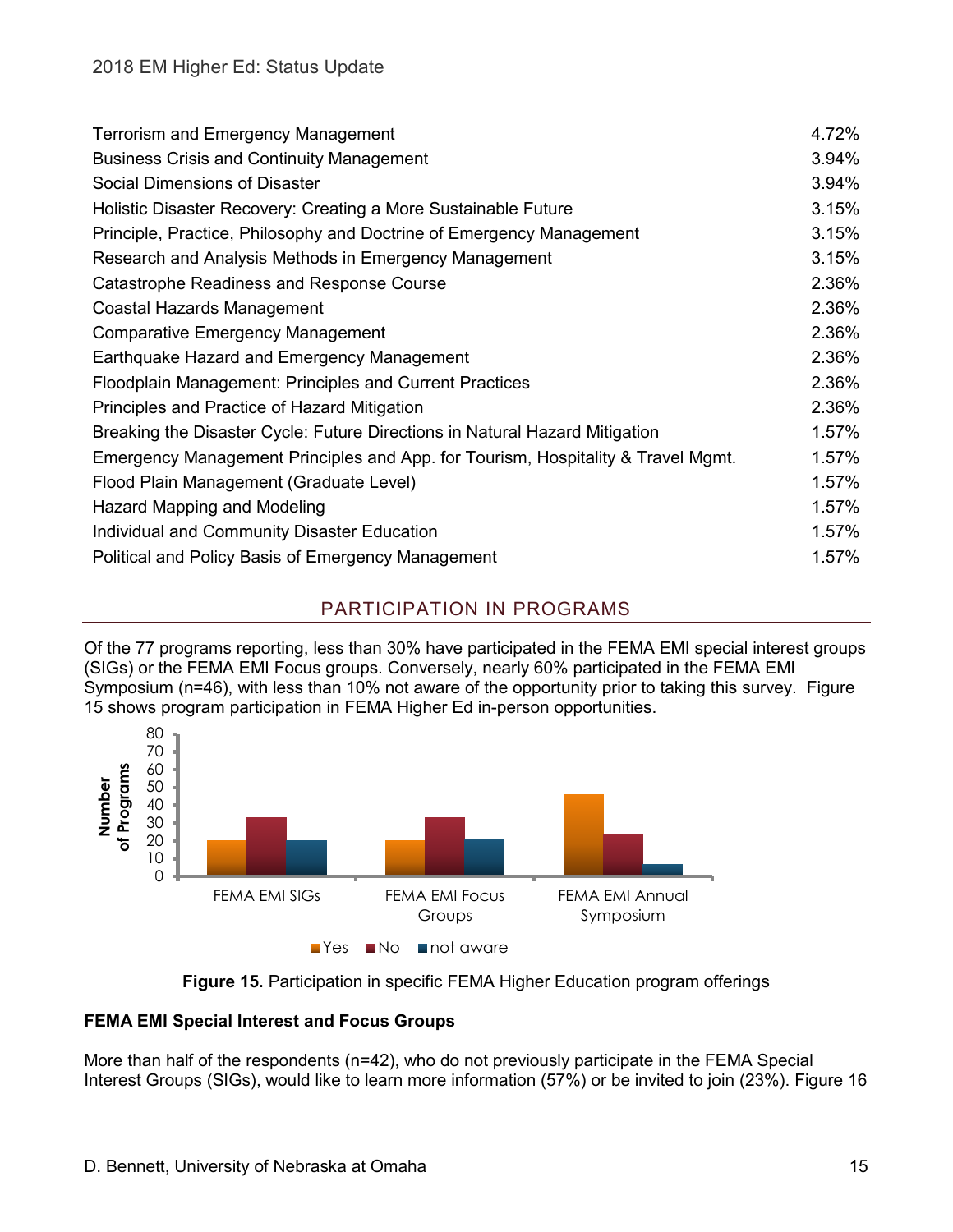

displays the number of programs interested in participating or receiving more information.

**Figure 16.** Interest in FEMA Higher Education Special Interest Groups (SIGs)

Similarly, more than half of the respondents (n=30), who have not previously participated in the FEMA Higher Ed focus groups, would like to learn more information (44%) or be invited to join (29%). Their responses are displayed in Figure 17.



**Figure 17.** Interest in FEMA Higher Education Focus Groups

Of the 53 respondents who have not attended the FEMA Higher Ed webinars, 43% were not aware of the webinars, 23% indicated that the webinars occur at an inconvenient time, 17% noted the topics are often not related to their immediate interests.



**Figure 18.** Awareness of FEMA Higher Ed Webinars

<span id="page-20-0"></span>Figure 18 shows the number of program representatives responding to questions regarding the FEMA Higher Ed webinars. Of the six respondents who indicated 'other' in response to why they do not participate in the webinars, two made references to time constraints, and two mentioned a need for better information about the webinars.

## IDEAS FOR DIFFERENT PRODUCTS AND SERVICES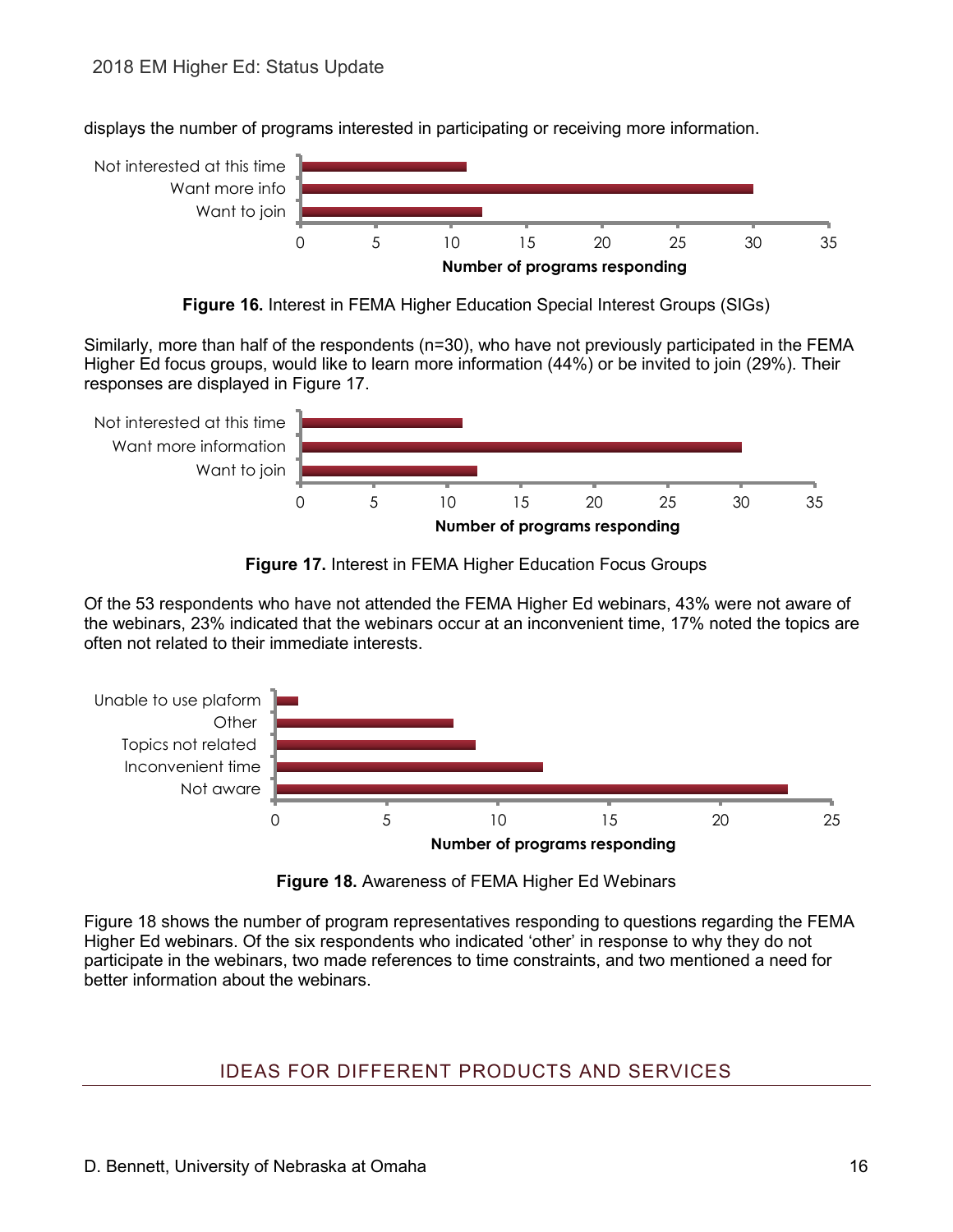#### 2018 EM Higher Ed: Status Update

Respondents were given the opportunity to provide ideas for different products and services they would like to see from the FEMA EMI Higher Education Program. Their responses were loosely grouped and coded into six different ideas [ranked in order of popularity], (1) FEMA resources, (2) student internships and job opportunities, (3) generally satisfied, (4) program or curriculum assessment, (5) service learning assistance, and (6) research assistance (*n*=37).

With regards to the FEMA resources, respondents focused on updating the materials. Other ideas were more detailed, asking for more innovative curriculum. See some key responses below:

"Please update all of the college courses. They are so very outdated."

"[Include] teaching materials (focusing on simulations)."

"I think it's time to update some the course materials."

"The list of journal articles is small and some are dated. A more comprehensive list would be nice."

"More resources to incorporate into classroom curriculum that are innovative and provide opportunities for interaction."

Many respondents also mentioned concerns with the lack of student internships and job opportunities. Some of the responses are below:

"Funding for applied disaster management research, assistance in linking practitioners to academic community for interns, research collaborations, needs assessment."

"Cutting edge information and career opportunities that can be used in the classroom."

"Greater cooperative initiatives and opportunities for students (internship, career, etc.). At times it is difficult to find and maintain a point of contact with Federal agencies. They often tend to "go where the money is" and interact more thoroughly with the bigger schools. As an urban institution and Hispanic serving institution we have tremendous human capital."

The third most popular comment to the open-ended question regarding ideas for different products and services from the FEMA EMI Higher Education Program were generally satisfactory in nature. Select responses below:

"Just keep doing what you are doing. I can't think of any recommendations at this time." "FEMA/EMI is doing a great job. I have nothing new to recommend at this moment."

However, on the other end of the spectrum, there were responses that indicate a lack of interest in being part of the FEMA Higher Ed community One respondent noted:

"We anticipate no longer going to the Symposium."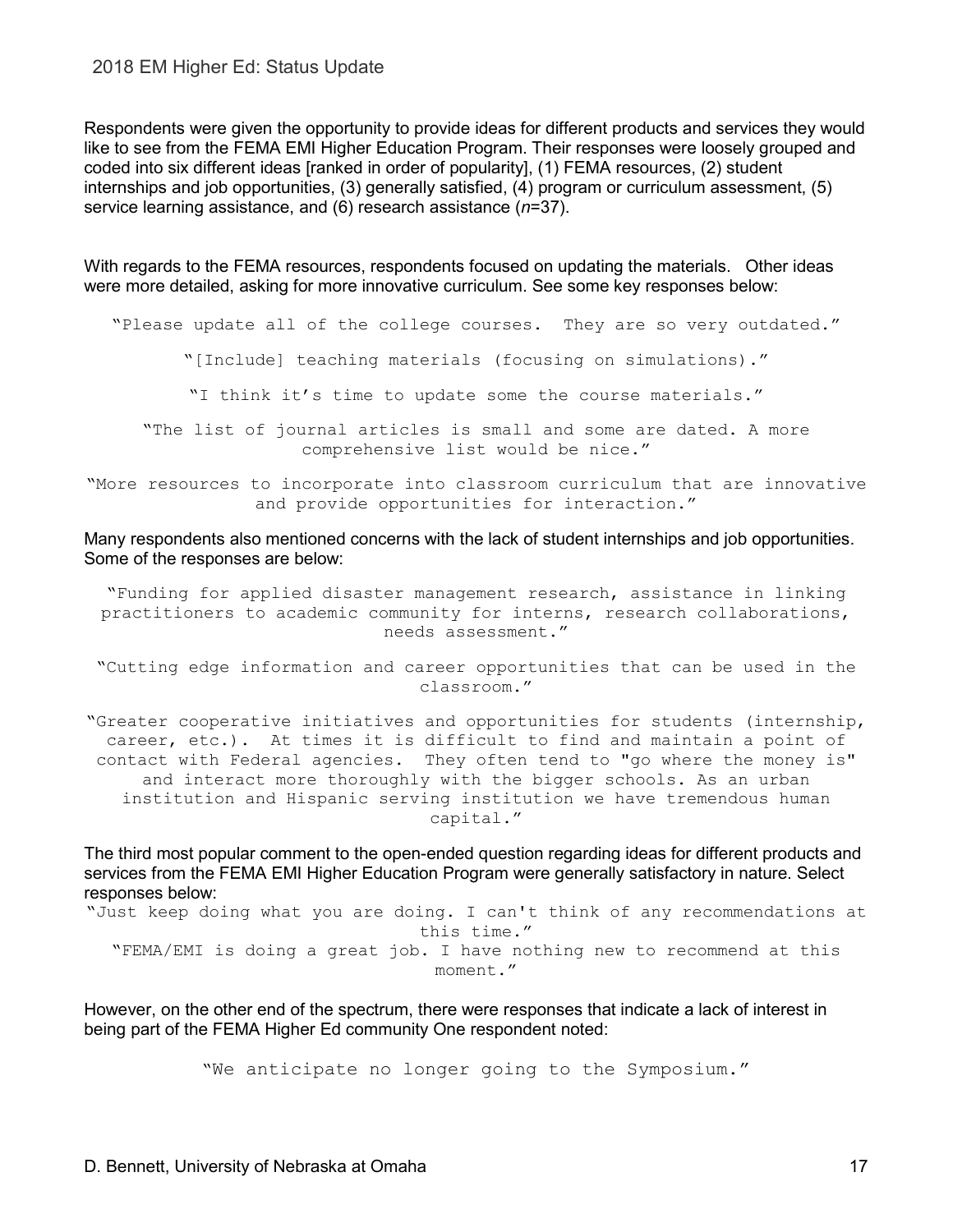## RESPONSES BY PROGRAM TYPE

<span id="page-22-0"></span>There were differences in the responses based on the type of degree offered. In this section, the differences are reviewed separately based on U.S.-based programs that provide undergraduate degrees (certificates and concentrations at the associates and bachelor's level included) and those that offer graduate degrees (certificates, concentrations at the master's and doctorate degrees included). Note that in the separate analysis performed below, there is some overlap. Several programs offer both undergraduate and graduate degrees; therefore, their response was reported in both sections.

## UNDERGRADUATE DEGREE-GRANTING PROGRAMS

<span id="page-22-1"></span>Majority of the responding institutions offer undergraduate degrees (n=42). Very few (15%) of the undergraduate programs are housed in emergency management departments. Nearly 90% of the undergraduate programs offer their coursework online. Approximately 71% of the curriculum is provided 100% online. Most of the programs (54%) do not intend on developing new coursework (n=21). Nearly 95% of programs are focused solely or in part on the public sector.

The student body at the undergraduate level is becoming more diverse, nearly 79% (n=30) indicate an observed increase in diversity of students. Women are approximately 34% of the undergraduate student body. On average the undergraduate student body population is comprised of 16% African American students, 15% Hispanic/Latino students, 8% Asian and 8% of American Indian/Alaskan Native. Majority of undergraduate programs have seen an increase in enrollment over the past three years (58%) and expect an increase in enrollment over the next three years (61%).

A little less than half (48%, n=19) track their graduates' employment. For the programs that do track their graduates' employment they report that most students find positions in the public sector (50%); however, all sectors were represented. The least popular sector for employment was humanitarian or global emergency management; programs reported that 10% of the graduates found work in the field.

Most of the undergraduate programs are staffed primarily with part-time faculty. At least 12 respondents indicated that their program was staffed with 100% part-time faculty. Nearly 55% of undergraduate programs are averaging approximately 18 adjuncts or equivalent, with a total of 528 part-time faculty members. Many programs also rely on tenure-track faculty, nearly 28% of programs reported an average of 3 assistant professors or equivalent, a total of 263. More than half of undergraduate programs indicate they also have full-time non-tenured faculty, such as lecturers or instructors, a total of 78 faculty. Approximately 38% of undergraduate programs attempted to hire new faculty and 100% (n=14) of them successful in their search. Most of the hires (53%) were for more full-time faculty.

Nearly half of the undergraduate programs found access to external funding inaccessible, with 26% neutral on the topic. Majority of the programs have excellent support from the local, state, and national emergency management offices, with favorable responses of 89%, 74%, 57%, respectively.

Specific to programs offering associates degrees, the FEMA EMI program "Prototype Curriculum for Associate Degrees in Emergency Management" is not readily used in approximately 27% of the program (n=4). Figure 19 shows the responses from relevant programs.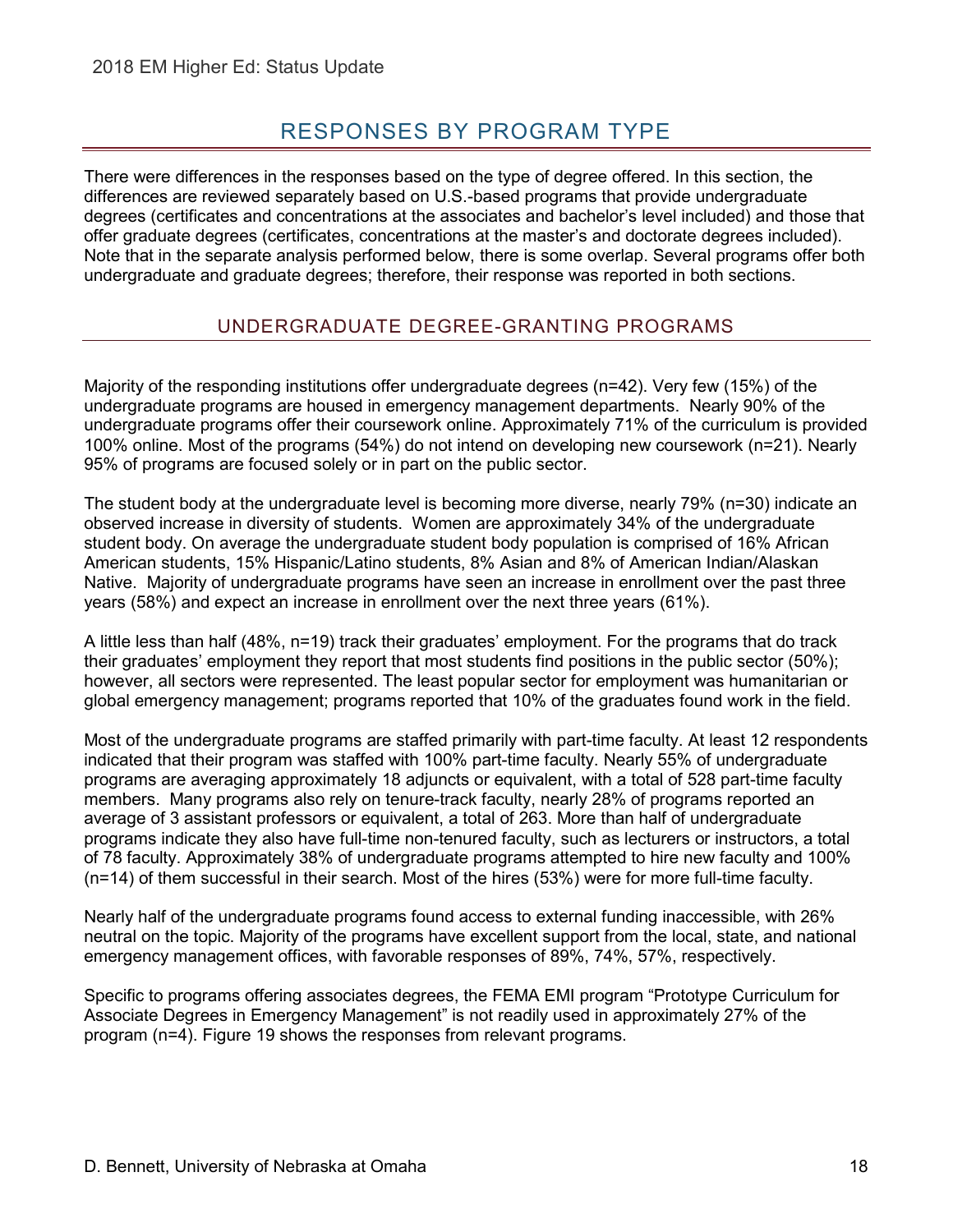

**Figure 19.** Use of the 'Prototype Curriculum for Associates Degrees in Emergency Management'

<span id="page-23-0"></span>The most used FEMA EMI Higher education resource at the undergraduate level is the 'Principles of Emergency Management' document (24%), followed by the independent study courses (23%). Most of the undergraduate programs that do not use the principles of emergency management are aware of the document 71%. The least used resources are the higher education online course material (6%). The most used course material is the National Incident Management System (NIMS) (9%)

Only 5% of the undergraduate programs have joined the FEMA EMI Webinar. Majority of the responding representatives from undergraduate programs indicated that they attend or have attended the FEMA EMI Annual Symposium (66%) or participated in a FEMA EMI Focus group (34%). Many have not yet joined a FEMA EMI Special Interest Group (37%). An equal number of respondents has either attended the symposium every year or has only participated once or twice, 35%.

## GRADUATE PROGRAMS

<span id="page-23-1"></span>Nearly 87% of the graduate programs offered coursework online (n=28). Approximately 53% of the coursework is delivered both online and in person. Most graduate programs (55%) are not planning on developing new coursework in the near future. While the general primary focus of graduate programs was on curriculum for the public sector, nearly 69% indicated that they focused on all sectors.

Majority of graduate programs have seen an increase in enrollment over the past three years (46%) and expect an increase in enrollment over the next three years (57%). The observed diversity in higher education programs extends to the graduate level. Majority of program representatives (76%) indicate a perceived increase in diversity. Again, most of that diversity is with the enrollment of women, approximately 95% of graduate programs reported this observation. On average women students are 41% of the graduate student base. The percentages of diverse populations in the graduate programs are 19% International, 17% Hispanic/Latino, 13% Black or African American, and 10% Asian.

Unlike the undergraduate programs, the majority (61%) of the graduate programs track their graduates' employment. Most programs observed their graduates finding jobs in public (47% of students) or private sectors (36% of students).

Graduate programs are just as likely to rely on part-time faculty, 57% of the faculty are part-time. However, most of the programs use no more than two part-time faculty for graduate coursework. Nearly 46% of graduate programs attempted to hire more faculty, 50% for both part-time and full-time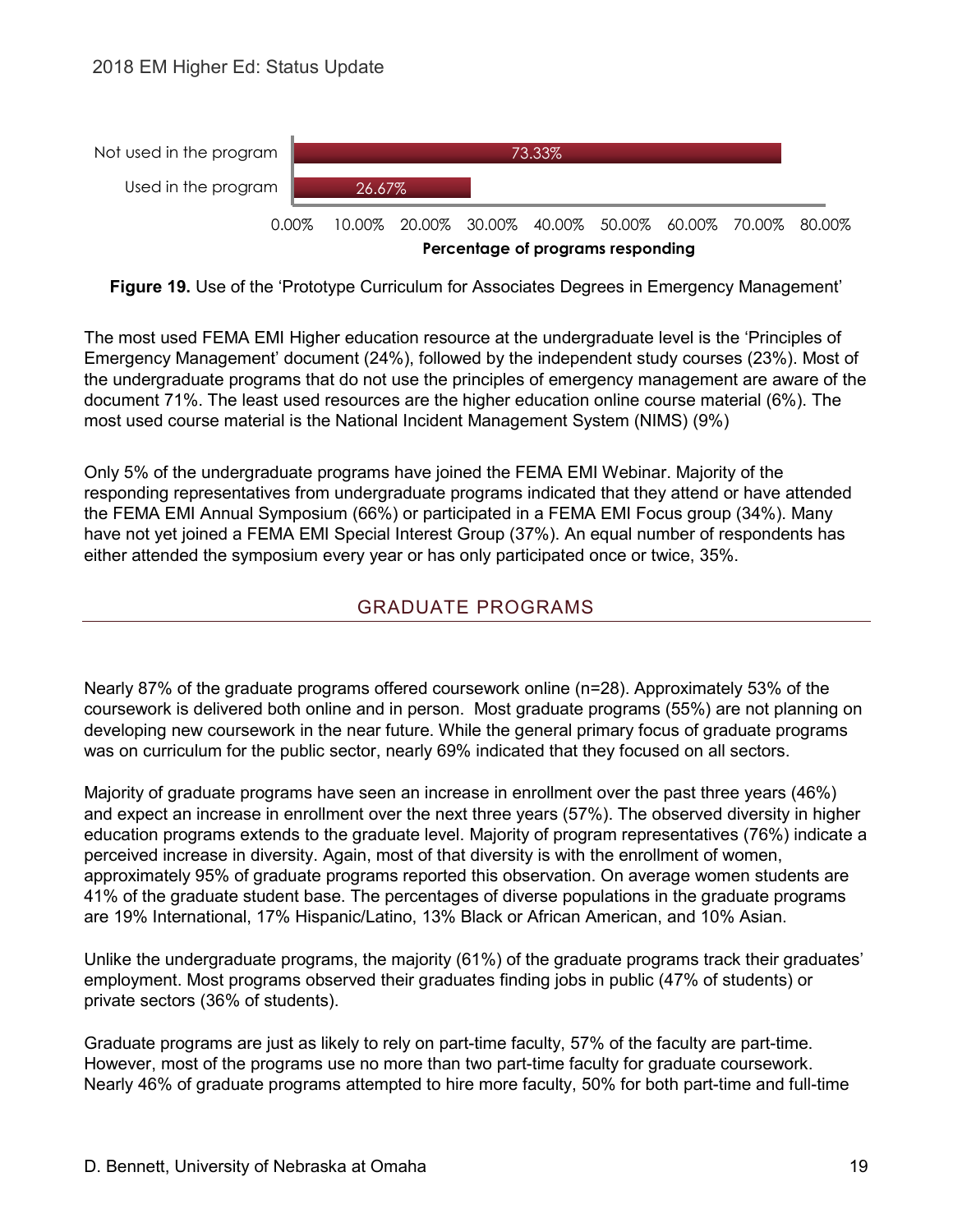positions. In graduate curriculums, several of the faculty have a practitioner background, 34% full-time tenured (or tenure-track), 45% full-time non-tenured, 49% part-time faculty and 37% associate faculty.

The most remote support for graduate programs is from funding both external and internal, with 44% and 31% of the programs reporting, respectively. Support, based on all other metrics (including administrative, library, federal, state, or local emergency management agencies) were generally accessible to graduate programs. However, many of the programs remained neutral, committing neither to a positive or negative response. Many of the graduate programs (38%) were neutral with regards to DHS specific response. Similarly, programs were neutral on FEMA specific support (23%).

Similar to the undergraduate programs, the most used FEMA EMI Higher education resource at the undergraduate level was the principles of emergency management document (25%). The second most used resource was the independent study courses (19%), followed by the journal articles online (18%). The least used resource was the FEMA EMI webinars. Only 7% of the respondents indicated the use of the Higher Education Courses. There were three courses tied for most usage (6.5%), Social Dimensions of Disaster, National Incident Management System (NIMS), and Technology and Emergency Management.

More than half of the responding representatives from graduate programs (67%) indicated that they attend or have attended the FEMA EMI Annual Symposium Nearly 39% of respondents have participated in the symposium every year. Most responding representatives were not aware of the Special Interests Groups (48%) or the Focus groups (44%). Most respondents would like to receive more information about these opportunities or in joining.

#### INTERNATIONAL SCHOOLS

This year international schools were invited to participate, as well. Only 3 of the 17 identified schools abroad responded (18% response rate). One program was housed in an emergency management department. All of the programs are focused on a combination of sectors. Interestingly, none of the international-based programs offered a graduate degree in the field. Instead, they primarily focus on undergraduate level degree offerings. All plan on developing new programs over the next year. Two programs will be focused on Homeland Security or Business Continuity Management. The other school is preparing a post-graduate certificate in specialized areas.

Only one of the three respondents indicated their program delivers 100% of the coursework through distance (online) education. Combined the programs have graduated 55 students. All track their graduates' employment, a majority of their students find work in the public sector 70%, and 35% in the private sector.

All of the programs indicated that they were staffed with full-time faculty, with at least one tenured professor. Just like their U.S.-based counterparts, they also rely heavily on part-time (or adjunct) faculty. Nearly 75% of their full-time tenured (or tenure-track) faculty have a practitioner background. More than half of the full-time non-tenured or part-time faculty have a practitioner background, 51%, and 58%, respectively. Two programs hired in the last year, most were full-time faculty.

There are similarities in the accessibility of program support. Most of the respondents indicated a concern with access to external funding and not with access to library resources or administrative support. All respondents reported that they have access to local, state, and national level support for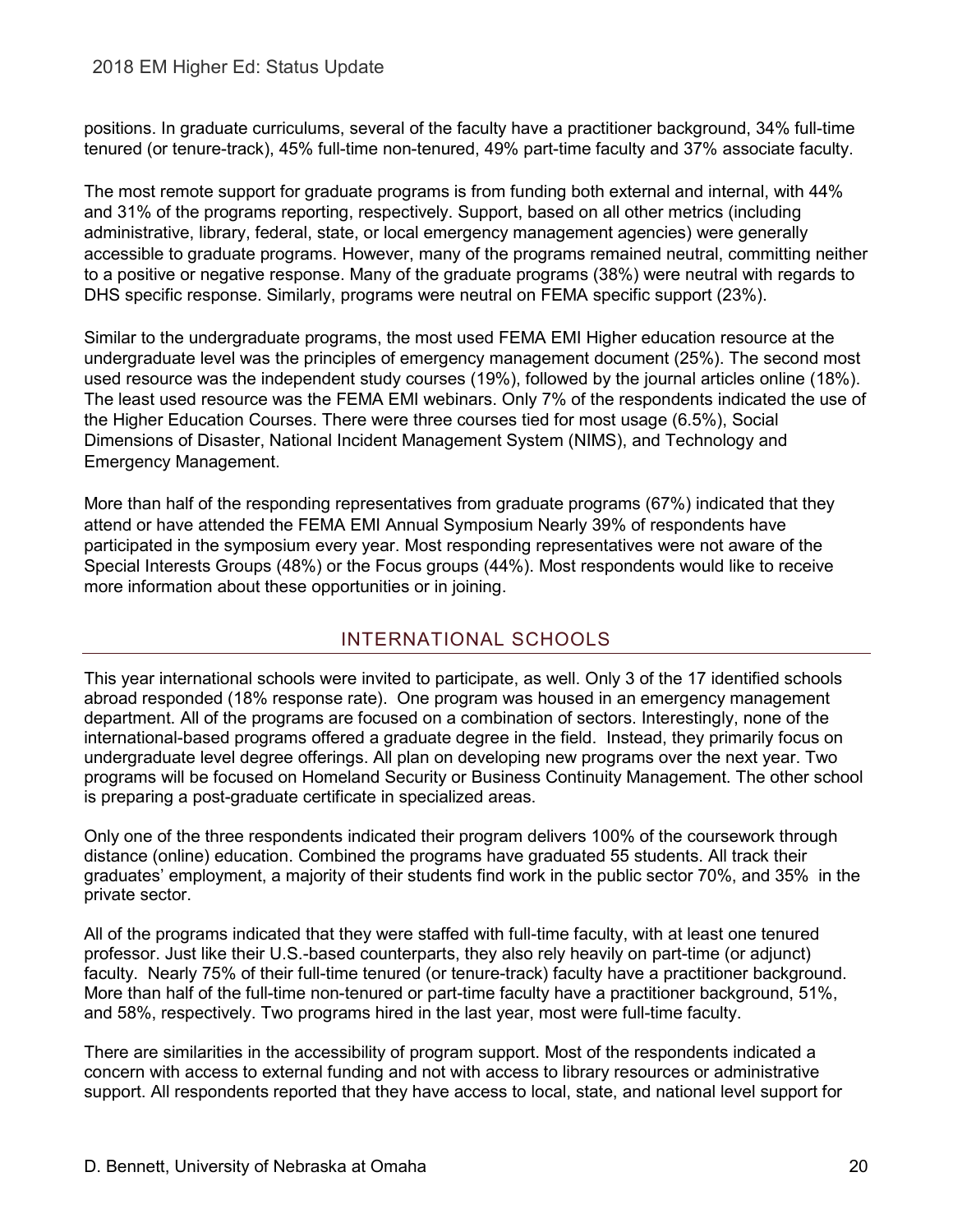their programs. The programs anticipate changes in their programs, some of the programs include an increase in student enrollment, addition of new faculty, and an expansion in their course offerings.

International programs are using FEMA EMI resources. Three resources are tied for most popular, principles of emergency management document, 2016 emergency management core competencies, and journal articles available on the website. The only higher education course used was the Comparative Emergency Management course. Only one program was not aware of the FEMA Annual Symposium. Two of the international program respondents were not aware of the special interest groups or focus groups and would like to have more information.

# **DISCUSSION**

<span id="page-25-0"></span>This report summarizes the data collected from the annual survey on the current status of emergency management programs and on the usefulness of the products and services provided by the FEMA Emergency Management Institute Higher Education program (FEMA Higher Ed). Interpretation of the results was separated into four (4) categories, program curriculum, students, faculty and program support, and use of FEMA Higher Education (FEMA Higher Ed) products and services.

The responding 89 institutions indicated from program name, department and classification of instructional program (CIP) code that their program was indeed focused primarily on emergency management. Majority of the programs indicated that their primary focus is to prepare students for public sector (federal, state, and local government) employment. Most programs cater to undergraduate degree offerings and coursework. While most respondents were comfortable with their current curriculum offerings, a little over one-third indicated that they were still developing new programs or coursework. Over three-fourths of respondents reported that they offer coursework through some form of distance learning (online).

Approximately half of the programs responded that enrollment has generally increased over the past three years. The estimated number of graduates did increase from the 2017 academic school year estimates. Extrapolation of current number students and recent graduates was predicated on the assumption that the FEMA Higher Ed database represents 100% of emergency-management related programs in the U.S. The estimates show nearly 46,000 students have graduated from emergencymanagement related programs.

The diversity of the student body is increasing. Approximately two-fifths of the student body is female. Over two-thirds of the programs indicated an observed increase in the diversity of their students. Some of the growth was reported among racial and ethnic minorities, first-generation college students and international students. This year we have estimates on the demographic landscape of emergency management students with 16% International students, 17% African American, 15% Hispanic/Latino and 8% Asian. Nearly two-fifths of programs reported that they track their graduates' employment. True to the primary focus of most programs, the majority of graduates tracked found work in the public sector.

Majority of the responding programs reported that they rely on part-time faculty to support their program. However, nearly two-fifths indicated that they attempted to hire new faculty or program staff in the past year. Over half of the new hires were for part-time faculty. Over one-third of the faculty (at each level) have a practitioner background, with over half of the part-time faculty having emergency management (and related) experience. In addition to faculty, program support also stems from access to funding, resources, and administrative support. Most programs indicated available program support was in library resources and from their local, state, and national emergency management communities.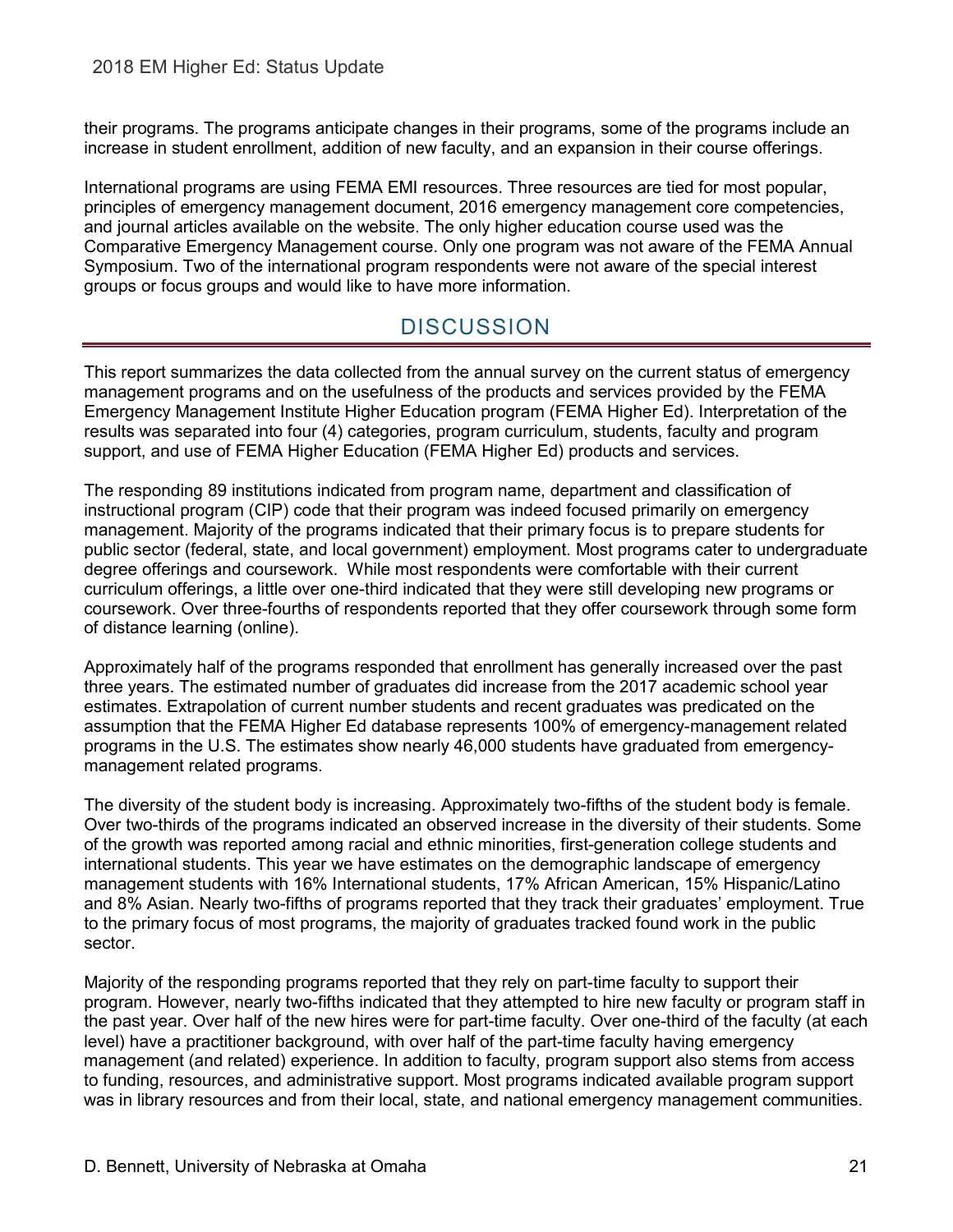#### 2018 EM Higher Ed: Status Update

Conversely, the least available program support were external and institutional funding resources. The most popular measures of success were the number of students enrolled, number of their graduates and job placement of their graduates. Some programs also use course evaluations, exit surveys or external stakeholders to contribute to their success metrics.

Majority of the respondents used the FEMA Higher Ed online resources. The most used resource was the 'Principles of Emergency Management' document by both the undergraduate and graduate programs. Similarly, the second most frequently used resource was the independent study courses. Only one-fifth of programs reported that they used the FEMA Higher Ed courses provided online. The overall most frequent course used was the National Incident Management System (NIMS) curriculum, this was also the most frequently used course at the undergraduate level. At the graduate level, three courses tied for the most use: Social Dimensions of Disaster, National Incident Management System (NIMS), and Technology and Emergency Management. Only one of these 27 courses were used among international programs: Comparative Emergency Management course

With regards to participation in FEMA Higher Ed services, a majority of the programs have sent a representative to participate in the Annual Symposium. However, less than one-third of respondents have engaged in the FEMA special interest or focus groups. Most programs indicate a willingness to receive more information about the special interests and focus groups, and this is similar to the findings in 2017.

The respondents mentioned several anticipated changes to their programs. The three most frequently cited were related to the changes in current curriculum, faculty adjustments, and student enrollment. Few other programs mentioned shifting focus, introducing an entirely new degree offering, or changes in the organization of their institution.

Respondents were also asked if they had any ideas for different products and services that could be offered by the FEMA Higher Ed program. Their proposed ideas centered around six different ideas:(1) FEMA resources, (2) student internships and job opportunities, (3) generally satisfied, (4) program or curriculum assessment, (5) service learning assistance, and (6) research assistance. Many of these were similar to ideas mentioned in the 2017 report.

## **CONCLUSION**

<span id="page-26-0"></span>This report depicts an emergency management community that is more grounded and diverse than is often given credit. Connecting to the reported measures of success, this report shows that the student body is observed as becoming more diverse and the graduation rate is on a steady incline. The percentage of diversity indicates there is still room for improvement but is encouraging. Most (tracked) graduates are employed in the public sector, on par with the primary curriculum focus. Few programs are concerned about their projected enrollment and graduation rates over the next three years.

While we still rely heavily on part-time faculty, many represent our connection to those in practice. Over half of our part-time faculty have emergency management or related professional experience. As this report indicates there is still be room for policy considerations at the institutional level within universities on the support for the continuance of these programs. Many of the program representatives responded that there was a lack of support for external and institutional funding for their students and for research. However, support from the local, state, and national emergency management agencies is strong.

The FEMA Higher Ed program resources are used to a great extent by many of the programs but is on the decline. Many of the respondents indicate a need to update the resource content, primarily that on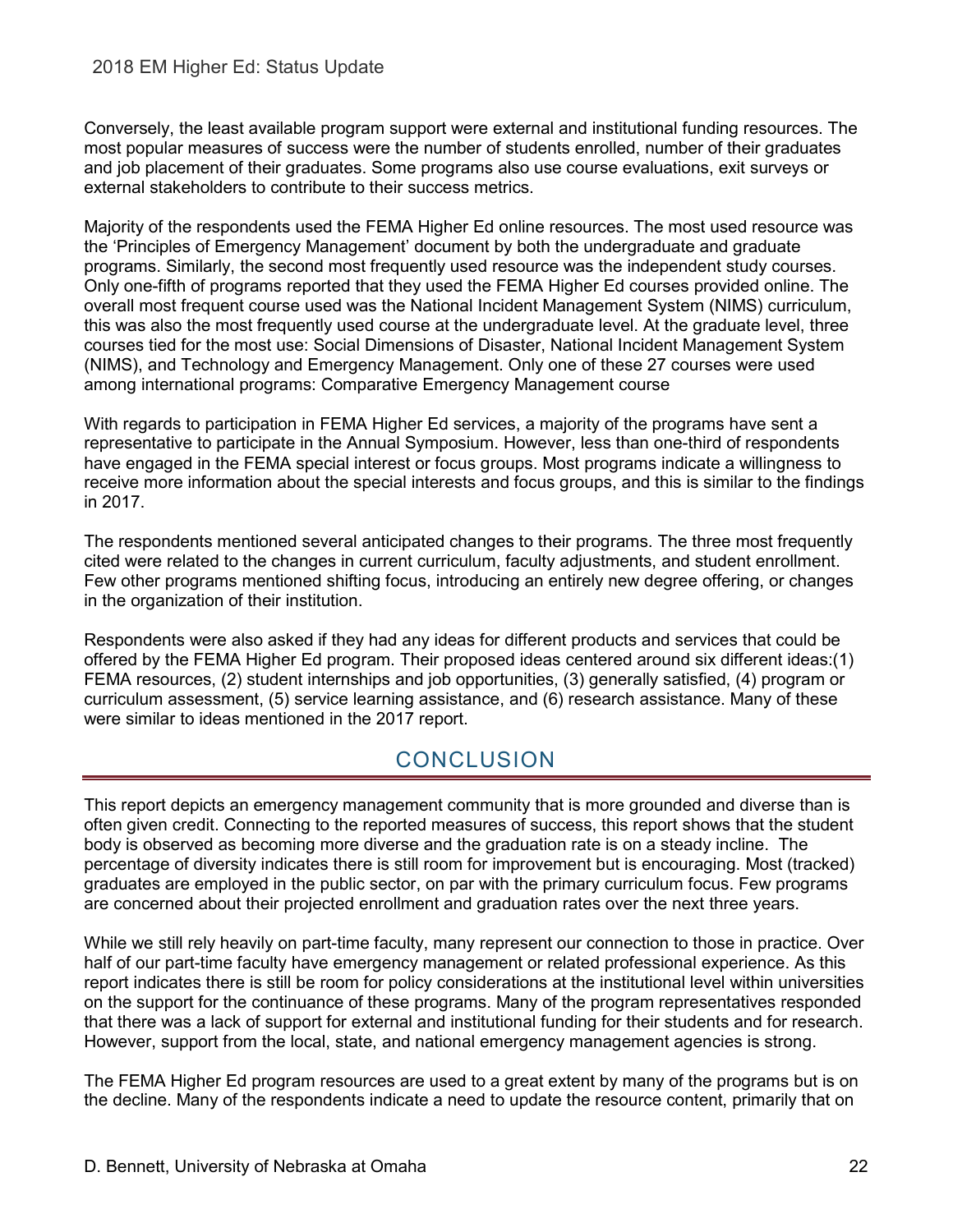the website. There is significant interest in the SIGs, focus groups, and the webinars, indicating that more information should be provided about these opportunities.

This is an encouraging time for emergency management programs, most program are reporting increases in student enrollment and graduation rates, and those that hired in the past year were looking for part-time and full-time faculty, equally. This report (like the previous ones) only provides a baseline for this year. However, this report identifies areas of success among the emergency management programs, and we should celebrate that, as we push through to improve on areas of potential weakness.

<span id="page-27-0"></span>*"We are what we repeatedly do. Excellence then, is not an act, but a habit." – Aristotle*

## REFERENCES

- Bennett, DeeDee. (June,2017) "2017 Higher Education Emergency Management Programs: Status Update." Report for FEMA Higher Education Program. Emmitsburg, MD. https://training.fema.gov/hiedu/docs/readinglist/bennett%20%202017%20higher%20education%20 emergency%20management%20programs%20final.docx
- Cresswell, John. 2008. *Research Design: Qualitative, Quantitative, and Mixed Methods Approaches, third edition*. Sage Publications: Thousand Oaks, California
- Cwaik, Carol. 2016. Emergency Management Higher Education: Where Do We Stand? 2016 FEMA Higher Education Program Report.
- Dillman, Don A., Smyth, Jolene D. and Leah Melani Christian. 2014. *Internet, Phone, Mail, and Mixed Mode Surveys: A Tailored Design Model.* John Wiley & Sons: Hoboken, New Jersey.
- Krippendorff, Klaus. 2004. *Content Analysis: an introduction to its methodology, second edition*. Sage Publications: Thousand Oaks, California.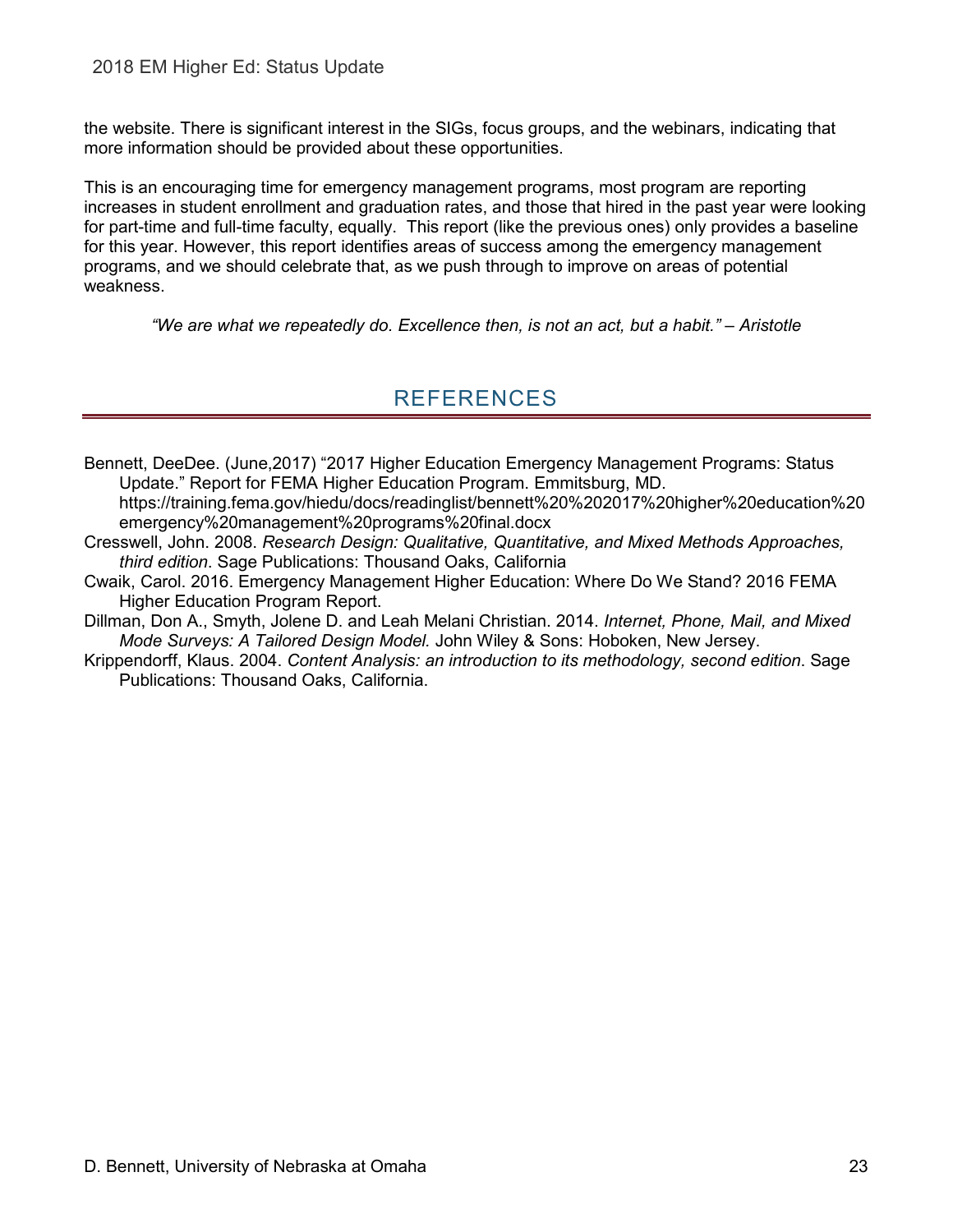## APPENDIX I

#### LIST OF PARTICIPATING INSTITUTIONS

<span id="page-28-1"></span><span id="page-28-0"></span>Adelphi University Alma College American InterContinental **University** Anderson University Arkansas State University Barry University Boston University Brandon University California Maritime Academy California State University, Long Beach Citrus College Coastal Carolina Community **College** College of Southern Maryland Colorado State University - Global Campus Columbia Southern **University** Drury University Durham Technical Community College East Carolina University Eastern New Mexico **University** Endicott College Fairleigh Dickinson University Fredrick Community College George Mason University Georgia State University Guilford Technical Community College Hesston College Indiana University Purdue University Indianapolis Jackson State University John Jay College, City University of New York

Kansas Wesleyan University Kaplan University Lakeland Community College Louisiana State University MacMurray College Massachusetts Maritime Academy Mercer University's Penfield College Millersville University of **Pennsylvania** National University Naval Postgraduate School New Jersey City University New York Institute of **Technology** New York Medical College North Dakota State University Northeastern State University Northeastern University Northern Alberta Institute of **Technology** Pacific Union College Park University Philadelphia University Portland Community College Rabdan Academy Rutgers University Saginaw Valley State **University** Saint Louis University Sam Houston State **University** San Antonio College San Diego State University Southwestern College State University of New York, Rockland Community College Thomas Edison State **University** 

Tulane University Union College University of Akron University of California, Irvine **Extension** University of Cincinnati University of Delaware University of Denver University of Florida University of Maine Fort Kent University of Maryland, Baltimore County University of Maryland University College University of Massachusetts Lowell University of Nebraska at Omaha University of Nevada at Las Vegas University of New Haven University of New Orleans University of North Carolina at Pembroke University of North Carolina, Chapel Hill University of North Texas University of Oklahoma University of South Carolina University of South Florida University of Washington University of Wisconsin Oshkosh Upper Iowa University Virginia Tech West Texas A&M University Western Washington **University** Wright State University